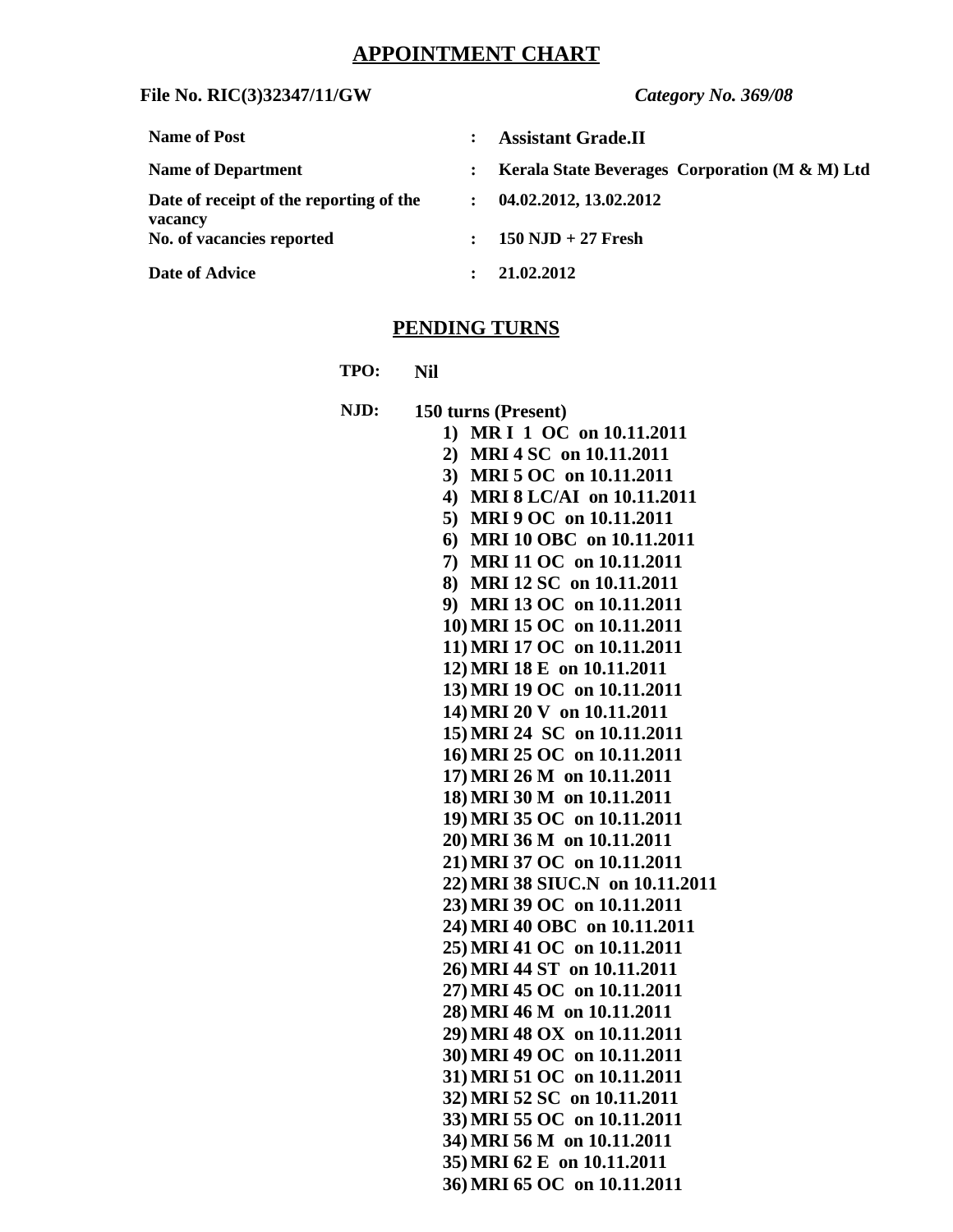**37) MRI 66 M on 10.11.2011 38) MRI 69 OC on 10.11.2011 39) MRI 73 OC on 10.11.2011 40) MRI 74 E on 10.11.2011 41) MRI 75 OC on 10.11.2011 42) MRI 77 OC on 10.11.2011 43) MRI 79 OC on 10.11.2011 44) MRI 80 M on 10.11.2011 45) MRI 81 OC on 10.11.2011 46) MRI 82 E on 10.11.2011 47) MRI 83 OC on 10.11.2011 48) MRI 86 M on 10.11.2011 49) MRI 87 OC on 10.11.2011 50) MRI 88 E on 10.11.2011 51) MRI 90 OBC on 10.11.2011 52) MRI 91 OC on 10.11.2011 53) MRI 92 ST on 10.11.2011 54) MRI 93 OC on 10.11.2011 55) MRI 95 OC on 10.11.2011 56) MRII 1 OC on 10.11.2011 57) MRII 3 OC on 10.11.2011 58) MRII 5 OC on 10.11.2011 59) MRII 6 M on 10.11.2011 60) MRII 9 OC on 10.11.2011 61) MRII 10 OBC on 10.11.2011 62) MRII 11 OC on 10.11.2011 63) MRII 12 SC on 10.11.2011 64) MRII 14 E on 10.11.2011 65) MRII 16 M on 10.11.2011 66) MRII 17 OC on 10.11.2011 67) MRII 23 OC on 10.11.2011 68) MRII 26 M on 10.11.2011 69) PH Blind on 10.11.2011 70) MRII 30 M on 10.11.2011 71) MRII 32 SC on 10.11.2011 72) MRII 33 OC on 10.11.2011 73) MRII 34 E on 10.11.2011 74) MRII 35 OC on 10.11.2011 75) MRII 36 M on 10.11.2011 76) MRII 37 OC on 10.11.2011 77) MRII 38 SIUC.N on 10.11.2011 78) MRII 39 OC on 10.11.2011 79) MRII 41 OC on 10.11.2011 80) MRII 42 E on 10.11.2011 81) MRII 43 OC on 10.11.2011 82) MRII 45 OC on 10.11.2011 83) MRII 46 M on 10.11.2011 84) MRII 47 OC on 10.11.2011 85) MRII 49 OC on 10.11.2011 86) MRII 51 OC on 10.11.2011 87) MRII 52 SC on 10.11.2011 88) MRII 56 M on 10.11.2011 89) MRII 57 OC on 10.11.2011 90) MRII 59 OC on 10.11.2011**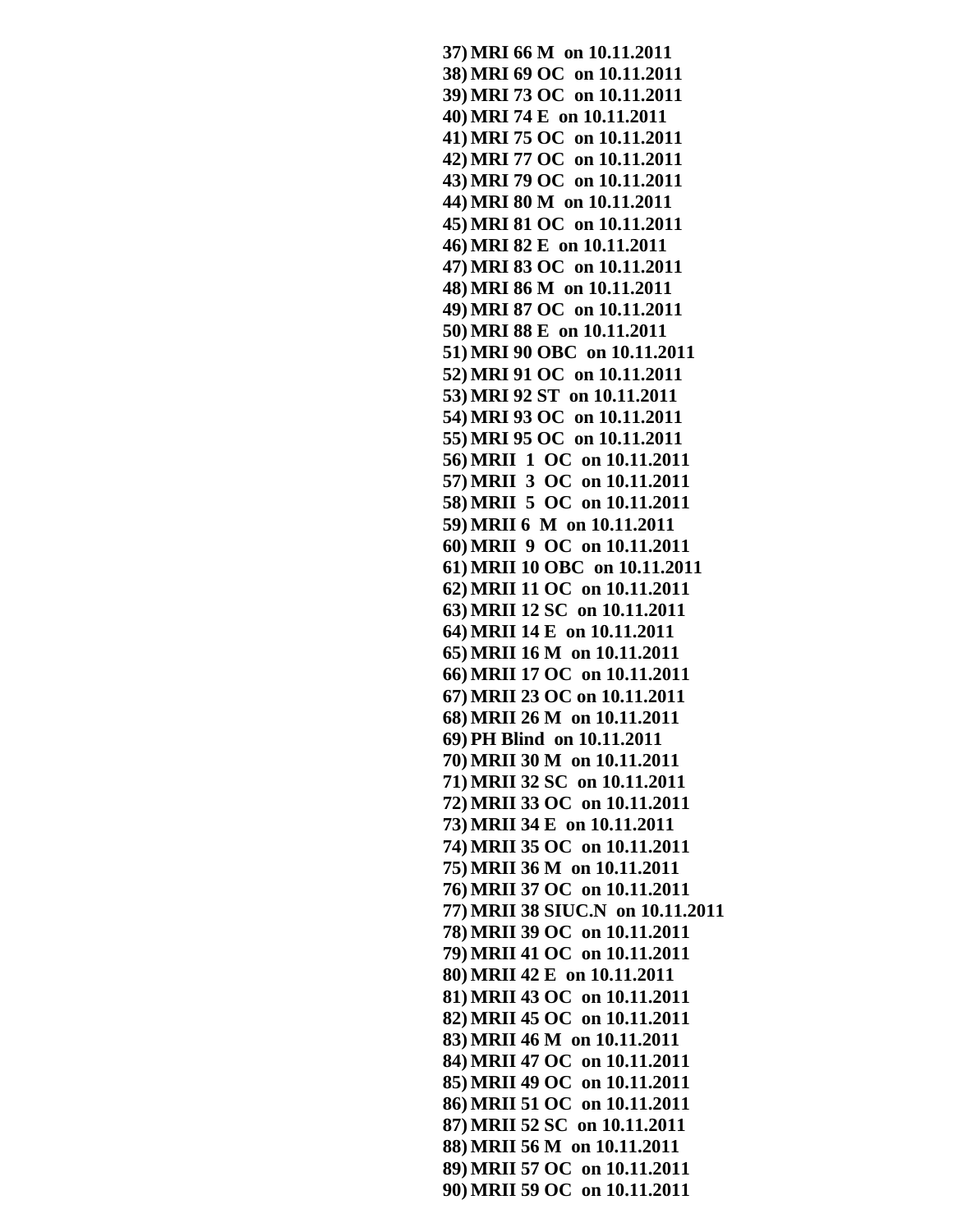91) **MRII 61 OC on 10.11.2011 92) PH Deaf/Dumb on 10.11.2011 93) MRII 64 SC on 10.11.2011 94) MRII 65 OC on 10.11.2011 95) MRII 66 M on 10.11.2011 96) MRII 69 OC on 10.11.2011 97) MRII 75 OC on 10.11.2011 98) MRII 76 M on 10.11.2011 99) MRII 77 OC on 10.11.2011 100)MRII 79 OC on 10.11.2011 101)MRII 80 M on 10.11.2011 102)MRII 83 OC on 10.11.2011 103)MRII 85 OC on 10.11.2011 104)MRII 91 OC on 10.11.2011 105)MRII 92 ST on 10.11.2011 106)MRII 93 OC on 10.11.2011 107)MRII 94 LC/AI on 10.11.2011 108)MRII 95 OC on 10.11.2011 109)MRIII 5 OC on 10.11.2011 110)MRIII 10 OBC on 10.11.2011 111)MRIII 11 OC on 10.11.2011 112)MRIII 15 OC on 10.11.2011 113)MRIII 16 M on 10.11.2011 114)MRIII 17 OC on 10.11.2011 115)MRIII 21 OC on 10.11.2011 116)MRIII 22 LC/AI on 10.11.2011 117)MRIII 24 SC on 10.11.2011 118)MRIII 25 OC on 10.11.2011 119)MRIII 26 M on 10.11.2011 120)MRIII 29 OC on 10.11.2011 121)MRIII 30 M on 10.11.2011 122)MRIII 38 SIUC.N on 10.11.2011 123) MRIII 42 E on 10.11.2011 124)MRIII 49 OC on 10.11.2011 125)MRIII 51 OC on 10.11.2011 126)MRIII 54 E on 10.11.2011 127)MRIII 55 OC on 10.11.2011 128)MRIII 56 M on 10.11.2011 129)MRIII 57 OC on 10.11.2011 130)MRIII 58 E on 10.11.2011 131)PH Deaf/Dumb on 10.11.2011 132)MRIII 61 OC on 10.11.2011 133)MRIII 62 E on 10.11.2011 134)MRIII 67 OC on 10.11.2011 135)MRIII 69 OC on 10.11.2011 136)MRIII 71 OC on 10.11.2011 137)MRIII 73 OC on 10.11.2011 138)MRIII 74 E on 10.11.2011 139)MRIII 75 OC on 10.11.2011 140)MRIII 76 M on 10.11.2011 141)MRIII 77 OC on 10.11.2011 142)MRIII 79 OC on 10.11.2011 143)MRIII 82 E on 10.11.2011 144)MRIII 83 OC on 10.11.2011**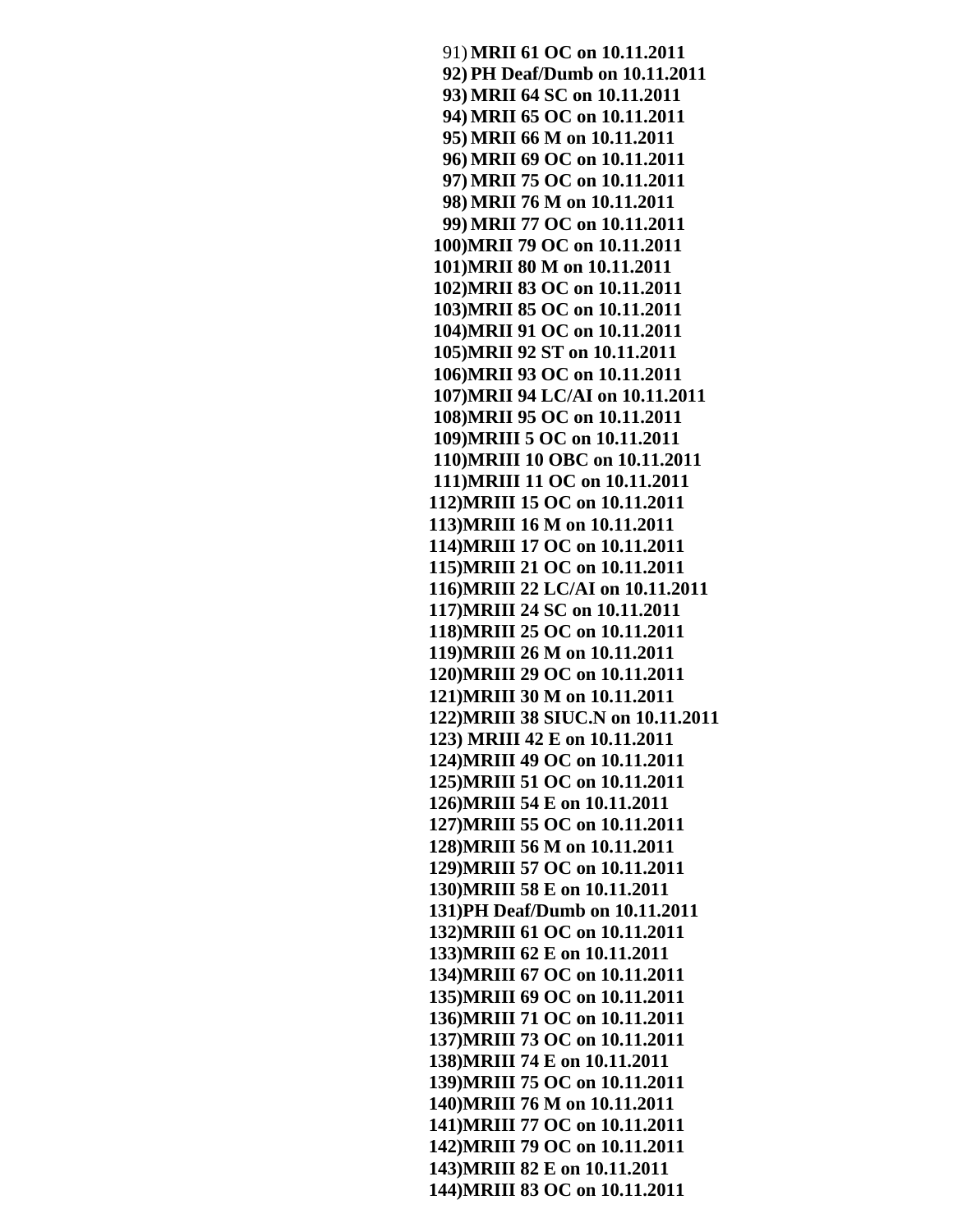### **145)MRIII 87 OC on 10.11.2011 146)MRIII 88 E on 10.11.2011 147)MRIII 89 OC on 10.11.2011 148)MRIII 90 OBC on 10.11.2011 149)MRIII 92 ST on 10.11.2011 150)MRIII 93 OC on 10.11.2011**

**NCA: Nil**

| SI.<br>N <sub>o</sub> | <b>Name and address of</b><br>candidate                                                                                              | Rank<br>No. | <b>Community</b> | Rotation as appd by the<br><b>Commission</b>                      | <b>Remarks</b> |
|-----------------------|--------------------------------------------------------------------------------------------------------------------------------------|-------------|------------------|-------------------------------------------------------------------|----------------|
| $\mathbf{1}$          | Vipin.V<br>Vipinu Bhavan,<br>Neeleswaram,<br>Neeleswaram.P.O.,<br>Kollam-691 506                                                     | 567         |                  | NJD compensation to<br>MRI 1 OC on<br>10.11.2011 now satisfied    |                |
| $\overline{2}$        | Ranjith.K<br>Radeepam (House),<br>Olavanna Panchayat Office<br>Road,<br>Mathara, Guruvayoorappan<br>College.P.O.,<br>Calicut-673 014 | $S/L-44$    | <b>SC</b>        | NJD compensation to<br>MRI 4 SC on 10.11.2011<br>now satisfied    |                |
| 3                     | Vijay Philip<br>Moothedathu House,<br>Paliakkara,<br>Thiruvalla.P.O.,<br>Pathanamthitta-689 101                                      | 574         |                  | NJD compensation to<br>MRI 5 OC on<br>10.11.2011 now satisfied    |                |
| 4                     | John Desmon<br>Jeetha Bhavan,<br>Mangad,<br>Mangad Post,<br>Kollam-691 015                                                           | 878         | LC/AI            | NJD compensation to<br>MRI 8 LC/AI on<br>10.11.2011 now satisfied |                |
| 5                     | Vinod.P<br>Binu Bhavanam,<br>Kidangayam North,<br>Sooranadu South,<br>Patharam, Kollam-690 567                                       | 582         | Ezhava           | NJD compensation to<br>MRI 9 OC on<br>10.11.2011 now satisfied    |                |
| 6                     | Githesh.K.M<br>Kuzhimadathil Meethal,<br>Nochad,<br>Kozhikode-673 624                                                                | 601         | OBC              | NJD compensation to<br>MRI 10 OBC on<br>10.11.2011 now satisfied  |                |

## **Main Rotation Starts from MRVI 35 OC**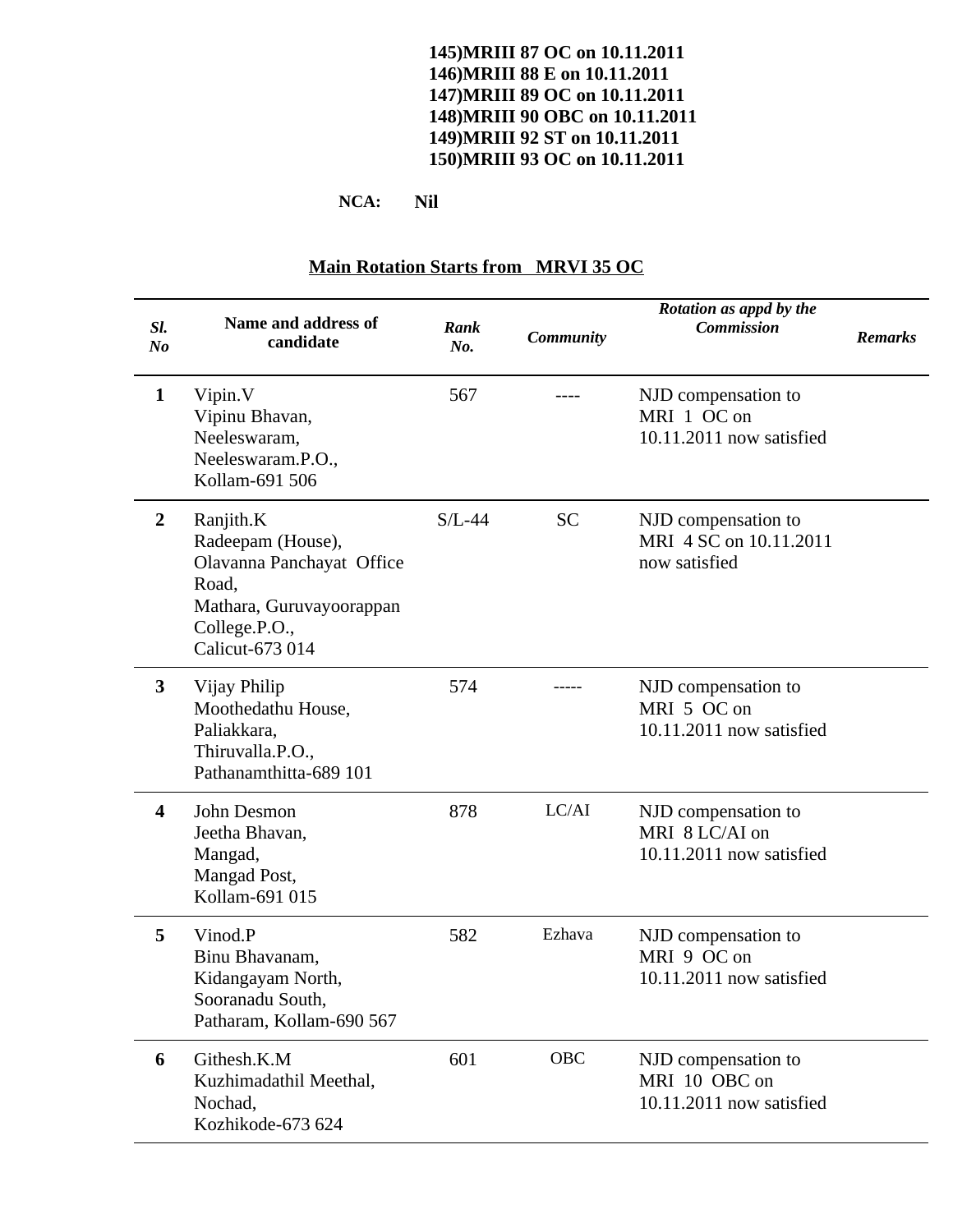| 7         | Arun Prabha.T<br>Thoniplackal (House),<br>Amparanirappel.P.O.,<br>Kottayam-686 578                      | 585      |            | NJD compensation to<br>MRI 11 OC on<br>10.11.2011 now satisfied |
|-----------|---------------------------------------------------------------------------------------------------------|----------|------------|-----------------------------------------------------------------|
| 8         | Ajith.A<br>Aji Bhavan,<br>Erumakuzhy,<br>Nooranad,<br>Nooranad.P.O.,<br>Alappuzha-690 504               | $S/L-45$ | <b>SC</b>  | NJD compensation to<br>MRI 12 SC on<br>10.11.2011 now satisfied |
| 9         | Arun.V.N<br>Vinayaka, TC.5/262/1<br>Indiranagar,<br>Peroorkada.P.O.,<br>Thiruvananthapuram<br>$-695005$ | 588      |            | NJD compensation to<br>MRI 13 OC on<br>10.11.2011 now satisfied |
| <b>10</b> | Vinod.R<br>Govindapuram House,<br>Cherthala CMC-4,<br>Cherthala.P.O.,<br>Alappuzha-688 224              | 590      | Ezhava     | NJD compensation to<br>MRI 15 OC on<br>10.11.2011 now satisfied |
| 11        | Ajith.J.S<br>Santhi Nivas,<br>Kuttimoodu,<br>Kathiruvila,<br>Kallara.P.O.,<br>Trivandrum-695 608        | 594      |            | NJD compensation to<br>MRI 17 OC on<br>10.11.2011 now satisfied |
| 12        | Syamdas.D<br>Aruthil Veedu,<br>Maruthady,<br>Maruthady.P.O.,<br>Kollam-691 003                          | 597      | Ezhava     | NJD compensation to<br>MRI 18 E on 10.11.2011<br>now satisfied  |
| 13        | Varun.V.G<br>Arun Nivas,<br>Peringammala,<br>Kalliyoor.P.O.,<br>Trivandrum-695 042                      | 596      |            | NJD compensation to<br>MRI 19 OC on<br>10.11.2011 now satisfied |
| 14        | Ramesan.K<br>Kizhakkiniyil House,<br>Chelora,<br>Varam.P.O.,<br>Kannur-670 594                          | 669      | Viswakarma | NJD compensation to<br>MRI 20 V on 10.11.2011<br>now satisfied  |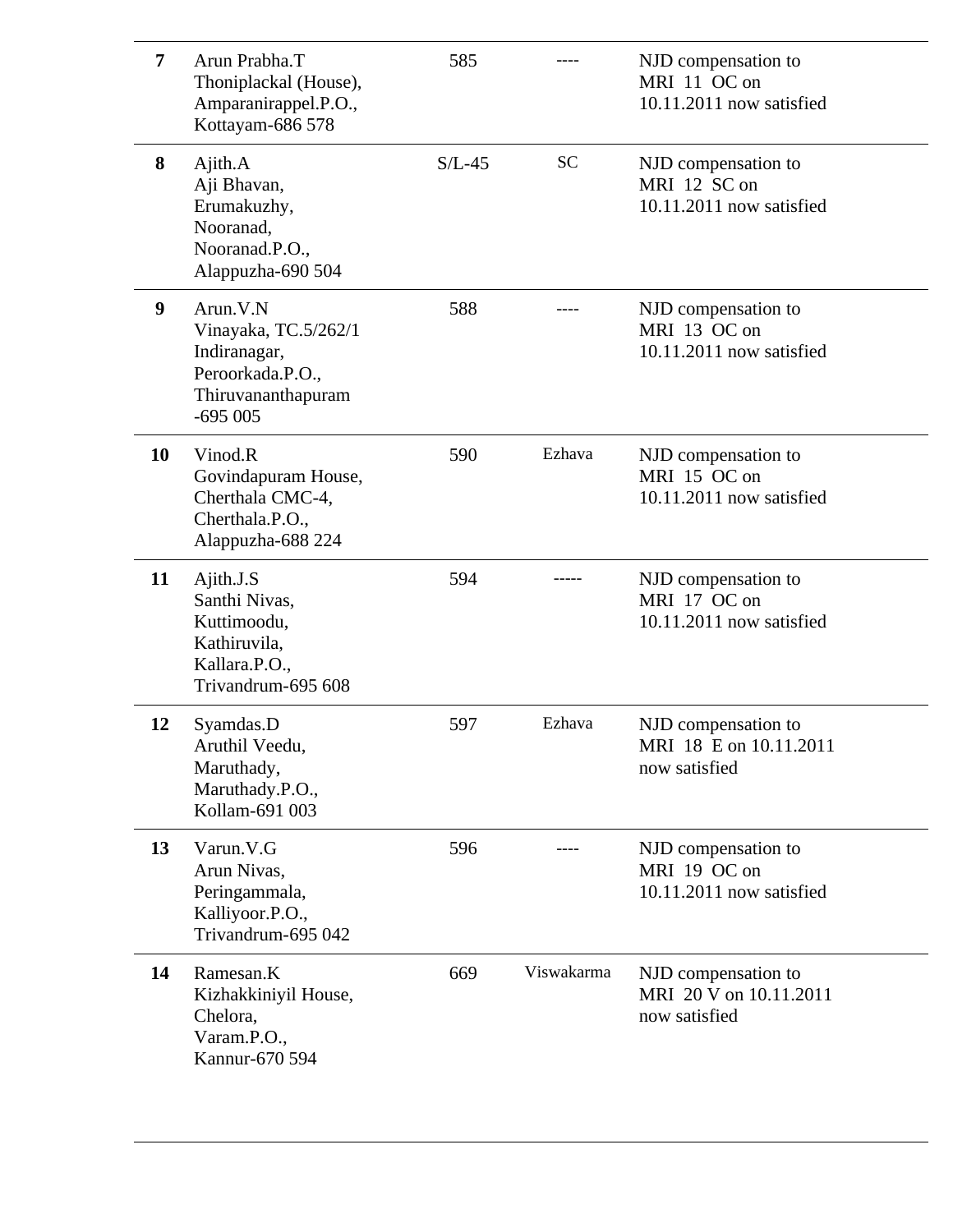|  | 15        | Gopika.C.G<br>Chakkalavadakkethil(House)<br>P.O.Parumala,<br>Thiruvalla,<br>Pathanamthitta-689 626        | 620 | <b>SC</b>  | NJD compensation to<br>MRI 24 SC on<br>10.11.2011 now satisfied     | Female |
|--|-----------|-----------------------------------------------------------------------------------------------------------|-----|------------|---------------------------------------------------------------------|--------|
|  | <b>16</b> | Jayadevi.S<br>Thengum Tharayil,<br>P.V East,<br>Karunagappally,<br>Thazhava.P.O.,<br>Kollam-690 523       | 91  |            | NJD compensation to<br>MRI 25 OC on<br>10.11.2011 now satisfied     | Female |
|  | 17        | Shaikath Majeed<br>Nediyakalayil Puthen<br>Veedu,<br>Kummannoor.P.O.,<br>Konni,<br>Pathanamthitta-689 691 | 447 | Muslim     | NJD compensation to<br>MRI 26 M on 10.11.2011<br>now satisfied      | Female |
|  | 18        | Khamarjahan.P<br>Paduppungal House,<br>Pookkottumpadam,<br>Pookkottumpadam.P.O.,<br>Malappuram-679 332    | 562 | Muslim     | NJD compensation to<br>MRI 30 M on 10.11.2011<br>now satisfied      | Female |
|  | 19        | Anju M Soman<br>Thuruthi Parambil (House),<br>Poothole,<br>Poothole.P.O.,<br><b>Thrissur-680 004</b>      | 92  | <b>OBC</b> | NJD compensation to<br>MRI 35 OC on<br>10.11.2011 now satisfied     | Female |
|  | 20        | Asidhabhanu.I<br>19/519(1),<br>Chadanamkurrissi,<br>Nurani,<br>Palakkad-678 004                           | 572 | Muslim     | NJD compensation to<br>MRI 36 M on 10.11.2011<br>now satisfied      | Female |
|  | 21        | Veena.V<br>Santha Bhavan,<br>Mahadeveswaram,<br>Kilimanoor.P.O.,<br>Trivandrum-695 601                    | 96  |            | NJD compensation to<br>MRI 37 OC on<br>10.11.2011 now satisfied     | Female |
|  | 22        | Beena.R.S<br>Ushas,<br>Arathalavilakam,<br>Amaravila(via),<br>Arayoor Post,<br>Trivandrum-695 122         | 278 | Nadar      | NJD compensation to<br>MRI 38 SIUC.N on<br>10.11.2011 now satisfied | Female |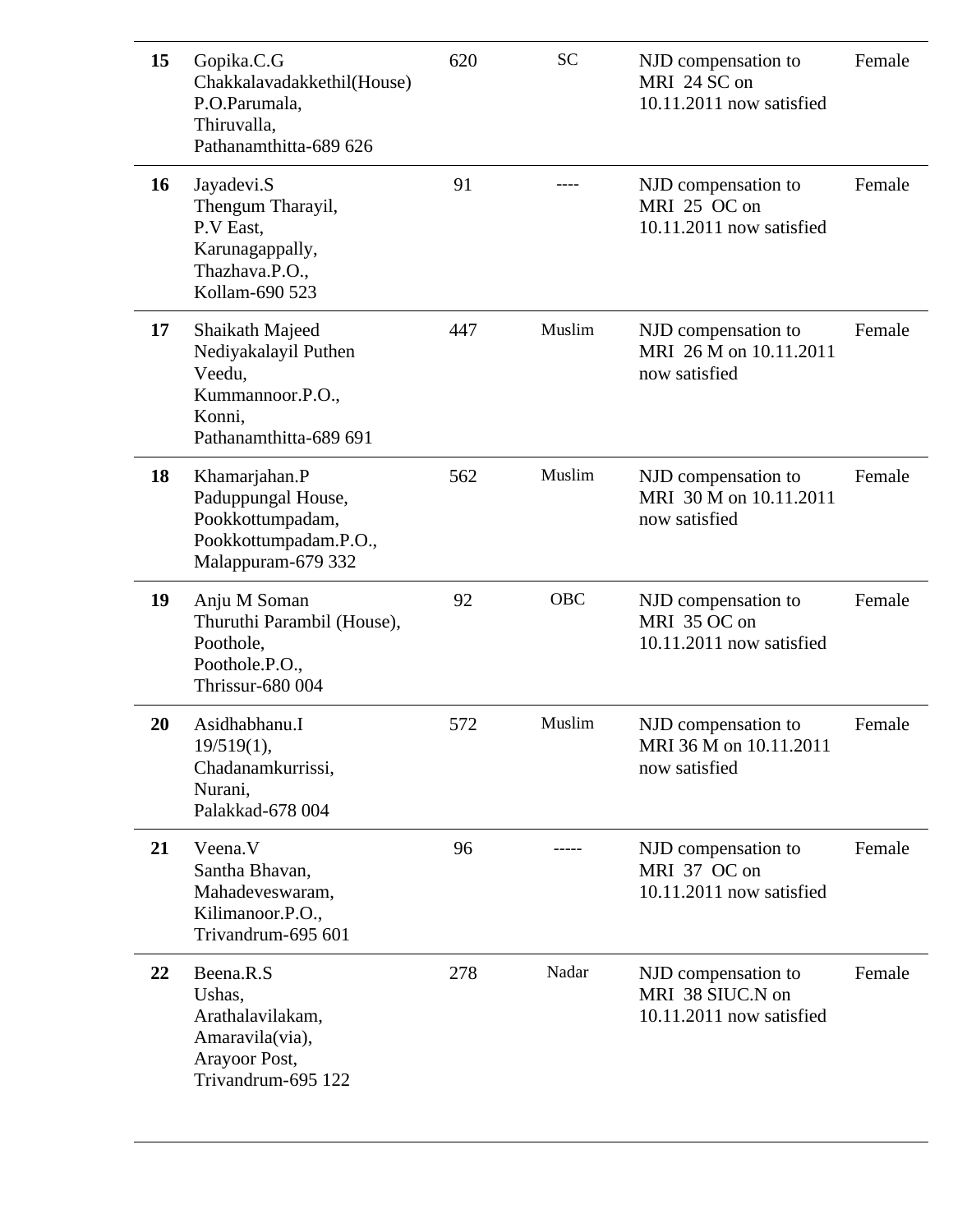| 23 | Deepa.K.C<br>Puthen Purakkal,<br>Padinjattakkara,<br>Thevalakkara,<br>Kollam-690 524                             | 98      |           | NJD compensation to<br>MRI 39 OC on<br>10.11.2011 now satisfied  | Female |
|----|------------------------------------------------------------------------------------------------------------------|---------|-----------|------------------------------------------------------------------|--------|
| 24 | Subha.K.R<br>Mannath House,<br>Kosakuzhi Kalam,<br>Pallavur(via),<br>Koodallur.P.O.,<br>Palakkad-678 688         | 144     | OBC       | NJD compensation to<br>MRI 40 OBC on<br>10.11.2011 now satisfied | Female |
| 25 | Sheeja Viswanath<br>Njaliyottu Vila Puthen<br>Veedu,<br>Ambipoika, Kundara,<br>Ambipoika.P.O.,<br>Kollam-691 501 | 108     |           | NJD compensation to<br>MRI 41 OC on<br>10.11.2011 now satisfied  | Female |
| 26 | Smitha.M.K<br>P & T Staff Quarters<br>QR.No.AC-4,<br>Thevara,<br>Thevara.P.O.,<br>Ernakulam-682 013              | $S/L-5$ | <b>ST</b> | NJD compensation to<br>MRI 44 ST on<br>10.11.2011 now satisfied  | Female |
| 27 | Bajema.K.P<br>Ekarath Kuniyil House,<br>champad.P.O.,<br>Thalassery,<br>Kannur-670 694                           | 110     | Thiyya    | NJD compensation to<br>MRI 45 OC on<br>10.11.2011 now satisfied  | Female |
| 28 | Ameena.S<br>Adavanazhikam,<br>Thazhathucherry,<br>Thattamala.<br>Koottikkada.P.O.,<br>Kollam-691 020             | 663     | Muslim    | NJD compensation to<br>MRI 46 M on 10.11.2011<br>now satisfied   | Female |
| 29 | Binoi Jacob<br>Chaleppurathu House,<br>Churulipathal,<br>Alpara.P.O.,<br>Idukki-685 608                          | $S/L-9$ | OX        | NJD compensation to<br>MRI 48 OX on<br>10.11.2011 now satisfied  |        |
| 30 | Jithil Raj<br>Friends College,<br>Punnapra,<br>Punnapra.P.O.,<br>Alappuzha-688 004                               | 598     | Ezhava    | NJD compensation to<br>MRI 49 OC on<br>10.11.2011 now satisfied  |        |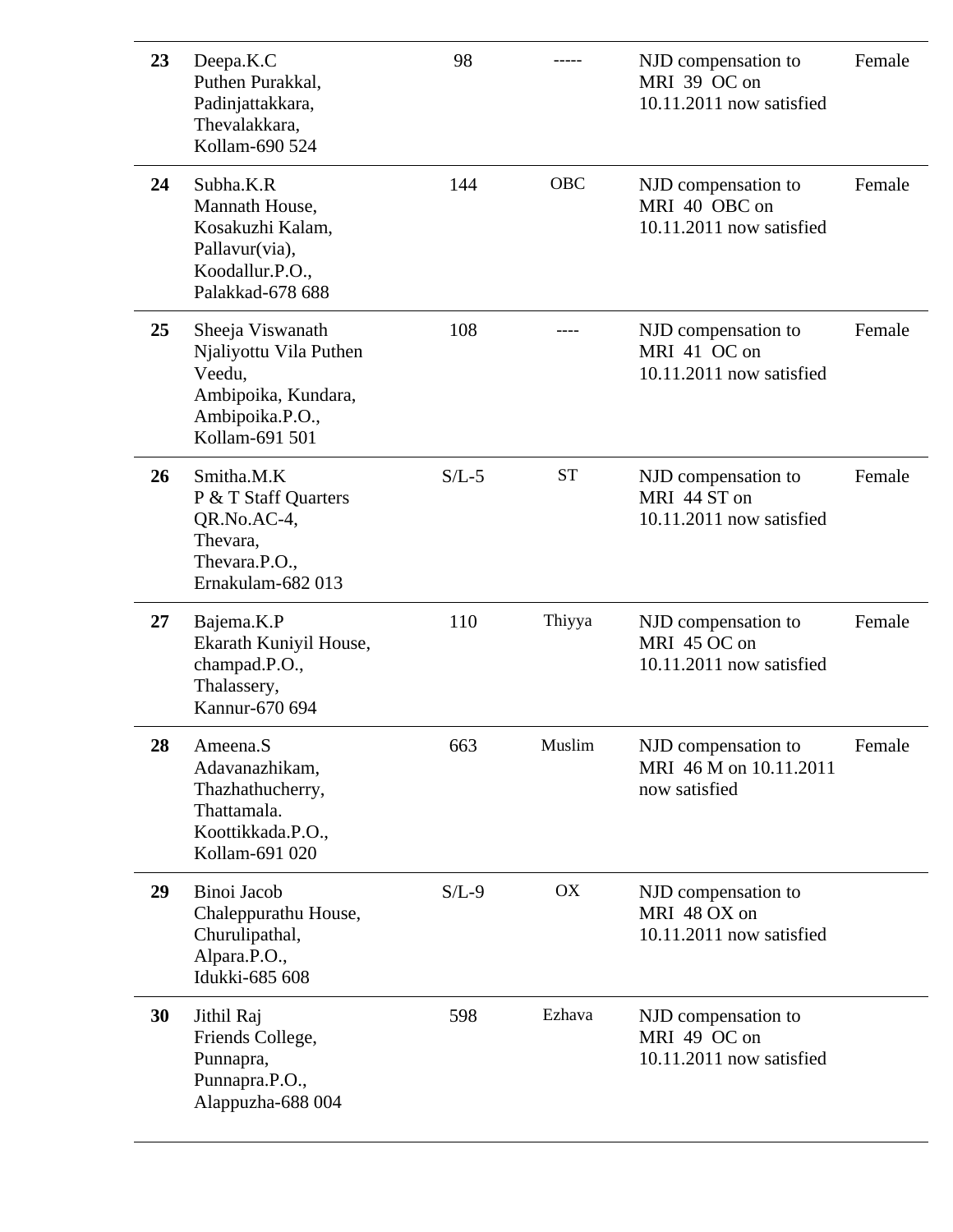| 31 | Sumith Kumar.M.S<br>Sruthilayam,<br>Manappuram,<br>Manappuram.P.O.,<br>Alappuzha-688 558                 | 599      |           | NJD compensation to<br>MRI 51 OC on<br>10.11.2011 now satisfied |
|----|----------------------------------------------------------------------------------------------------------|----------|-----------|-----------------------------------------------------------------|
| 32 | Krishna Karanth.P.K<br>Parijatham,<br>Poruvazhy,<br>Ambalathumbhagom.P.O.,<br>Kollam-690 520             | $S/L-47$ | <b>SC</b> | NJD compensation to<br>MRI 52 SC on<br>10.11.2011 now satisfied |
| 33 | Sarath.K.S<br>Sreevalsam,<br>Kollasseri House,<br>Avalookunnu,<br>Alappuzha-688 006                      | 600      | Ezhava    | NJD compensation to<br>MRI 55 OC on<br>10.11.2011 now satisfied |
| 34 | K.Liyakkathali<br>Veettithodika House,<br>Chengara, Vadakkumala,<br>Iruvetty.P.O.,<br>Malappuram-673 639 | $S/L-20$ | Mappila   | NJD compensation to<br>MRI 56 M on 10.11.2011<br>now satisfied  |
| 35 | Anoop.U.S<br>Ullattiparambil,<br>Moonnumury,<br>Mattathur.P.O.,<br><b>Thrissur-680 694</b>               | 605      | Ezhava    | NJD compensation to<br>MRI 62 E on 10.11.2011<br>now satisfied  |
| 36 | Anu Prasad.K<br>Sanu Nivas,<br>Kuzhiyam,<br>Chandanathope.P.O.,<br>Kollam-691 014                        | 602      |           | NJD compensation to<br>MRI 65 OC on<br>10.11.2011 now satisfied |
| 37 | Vinodkhan.M<br>Ayshas,<br>Murukkumon,<br>Nilamel.P.O.,<br>Kollam-691 535                                 | $S/L-22$ | Muslim    | NJD compensation to<br>MRI 66 M on 10.11.2011<br>now satisfied  |
| 38 | Sudheeshkumar.K.S<br>Kannanthara House,<br>Polassery,<br>Vaikom.P.O.,<br>Kottayam-686 141                | 603      | Dheevaran | NJD compensation to<br>MRI 69 OC on<br>10.11.2011 now satisfied |
| 39 | Aljo C Cheriyan<br>Chethalan House,<br>Ulumbathumkunnu,<br>Nellayi.P.O.,<br><b>Thrissur-680 305</b>      | 604      |           | NJD compensation to<br>MRI 73 OC on<br>10.11.2011 now satisfied |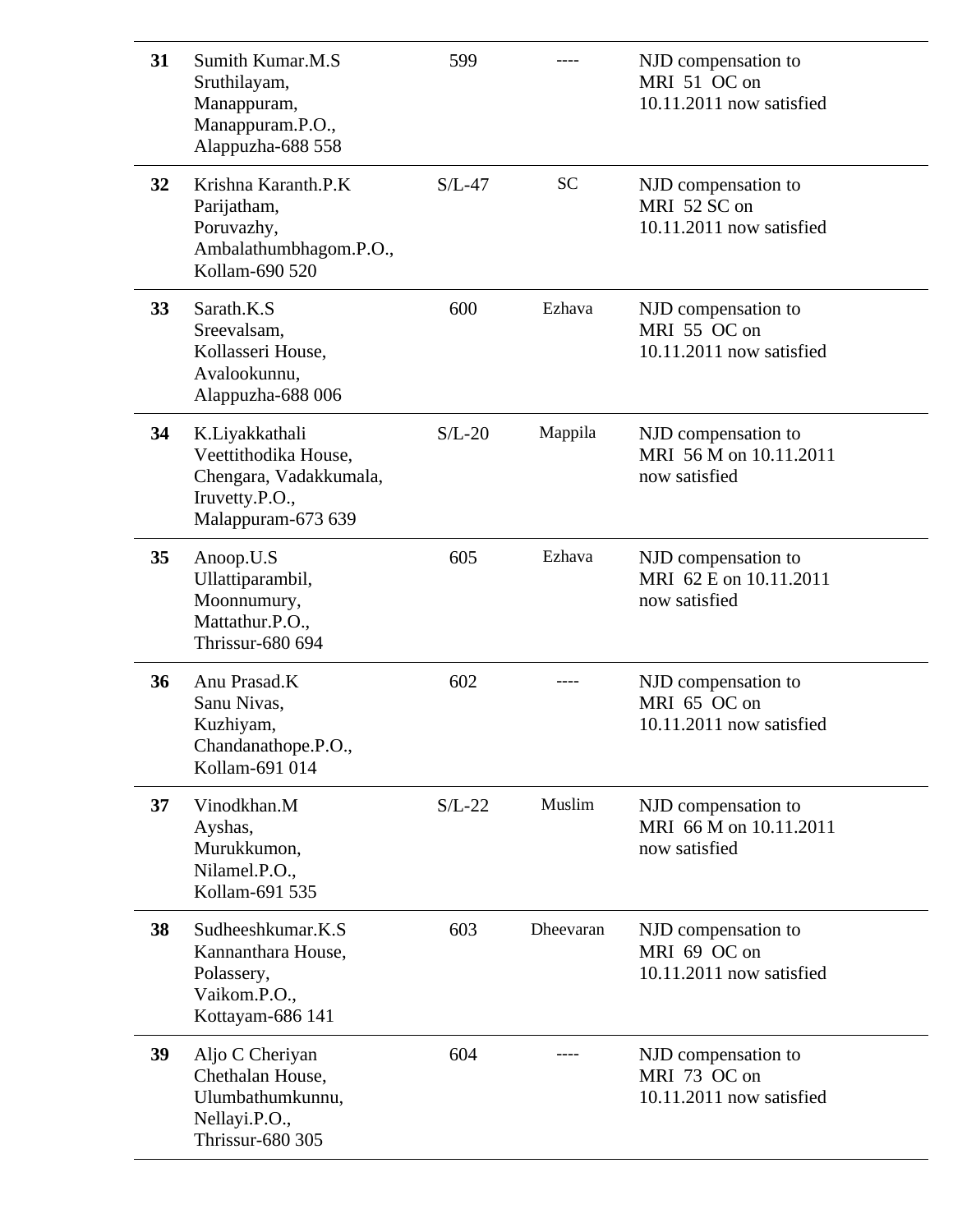| 40 | Deepu.D<br>Vattathara House,<br>Kuthiathode.P.O.,<br>Cherthala Taluk,<br>Kuthiathode.P.O.,<br>Alappuzha-688 533                       | 609      | Ezhava | NJD compensation to<br>MRI 74 E on 10.11.2011<br>now satisfied  |
|----|---------------------------------------------------------------------------------------------------------------------------------------|----------|--------|-----------------------------------------------------------------|
| 41 | Prathapachandran.C.C<br>Chandravilasam,<br>Kundayathukonam,<br>Kuttiyanikkadu,<br>Keezharoor.P.O.,<br>Thiruvananthapuram<br>$-695130$ | 608      |        | NJD compensation to<br>MRI 75 OC on<br>10.11.2011 now satisfied |
| 42 | Sijin Mathew<br>Sijin Nivas,<br>Alummoodu,<br>Alummoodu.P.O.,<br>Kollam-691 577                                                       | 610      |        | NJD compensation to<br>MRI 77 OC on<br>10.11.2011 now satisfied |
| 43 | Jagadeesh.J<br>J.J House,<br>Malibhagom,<br>Chavara South.P.O.,<br>Kollam-691 584                                                     | 613      |        | NJD compensation to<br>MRI 79 OC on<br>10.11.2011 now satisfied |
| 44 | Shemeer.T.E<br>Thevalakkattu House,<br>Chempu, Vaikom,<br>Chempu.P.O.,<br>Kottayam-686 615                                            | $S/L-24$ | Muslim | NJD compensation to<br>MRI 80 M on 10.11.2011<br>now satisfied  |
| 45 | Anoop.C.K<br>Cheriyakelembath(House),<br>Blathur,<br>Kalliad.P.O.,<br>Kannur-670 593                                                  | 615      | OBC    | NJD compensation to<br>MRI 81 OC on<br>10.11.2011 now satisfied |
| 46 | Suresh.S<br>Mullamthazhathu,<br>Nettiyadu,<br>Panmana,<br>Edappallycotta.P.O.,<br>Kollam-691 583                                      | 621      | Ezhava | NJD compensation to<br>MRI 82 E on 10.11.2011<br>now satisfied  |
| 47 | Anoop.K<br>Asha Bhavan,<br>Kuthirachira,<br>Punalur.P.O.,<br>Kollam-691 305                                                           | 616      |        | NJD compensation to<br>MRI 83 OC on<br>10.11.2011 now satisfied |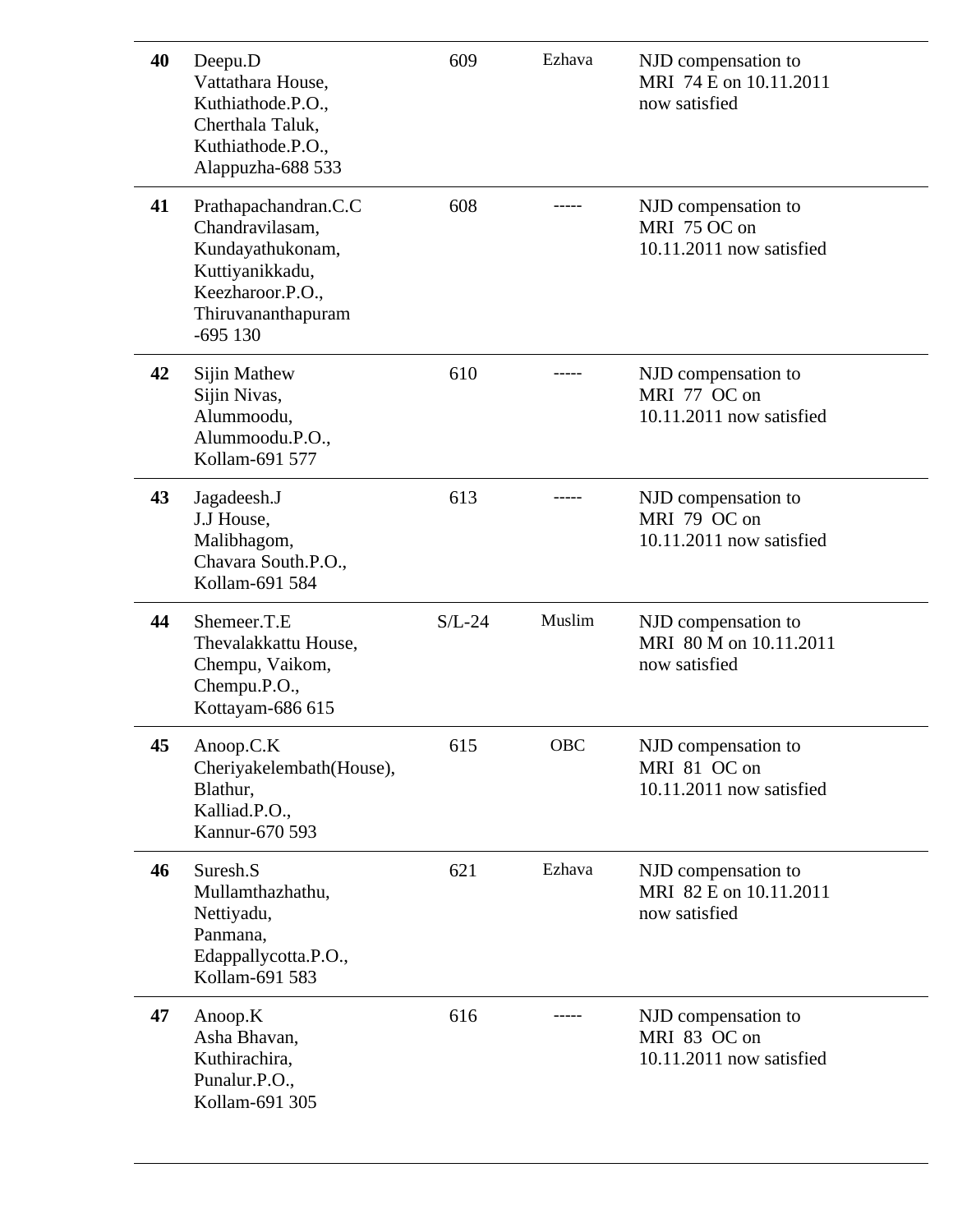| 48 | Ansar.T.B<br>Thanathuparambil,<br>Puthenchira South,<br><b>Thrissur-680 682</b>                                            | $S/L-25$ | Muslim     | NJD compensation to<br>MRI 86 M on 10.11.2011<br>now satisfied   |
|----|----------------------------------------------------------------------------------------------------------------------------|----------|------------|------------------------------------------------------------------|
| 49 | <b>Bineeth Rajan</b><br>Remyalayam House,<br>Kallara,<br>Perumthuruthu.P.O.,<br>Kottayam-686 611                           | 619      |            | NJD compensation to<br>MRI 87 OC on<br>10.11.2011 now satisfied  |
| 50 | Padmarajan.D.S<br>Prabha Nivas<br>Kottamkara,<br>Chandanathope,<br>Chandanathope.P.O.,<br>Kollam-691 014                   | 627      | Ezhava     | NJD compensation to<br>MRI 88 E on 10.11.2011<br>now satisfied   |
| 51 | Rajeevan Cheriya Chandroth<br>Komath Kandi House,<br>Ambilad,<br>Mangattidom.P.O.,<br>Kannur-670 643                       | 647      | <b>OBC</b> | NJD compensation to<br>MRI 90 OBC on<br>10.11.2011 now satisfied |
| 52 | Santhosh Kumar, K.S.<br>Karthika House No.46,<br>Poomalliyoorkonam,<br>Peroorkada.P.O.,<br>Thiruvananthapuram<br>$-695005$ | 628      |            | NJD compensation to<br>MRI 91 OC on<br>10.11.2011 now satisfied  |
| 53 | Shibu.P.P<br>Pottananickal House,<br>Thattkuzha,<br>Thodupuzha,<br>Thattkuzha.P.O.,<br>Idukki-685 581                      | $S/L-13$ | <b>ST</b>  | NJD compensation to<br>MRI 92 ST on<br>10.11.2011 now satisfied  |
| 54 | Anilkumar.A<br>Andhappilly House,<br>Kavil Kodakara.P.O.,<br>Kodakara,<br><b>Thrissur-680 684</b>                          | 631      |            | NJD compensation to<br>MRI 93 OC on<br>10.11.2011 now satisfied  |
| 55 | Sunil Kumar.C.S<br>Chereethara House,<br>Vayalar, Cherthala,<br>Vayalar.P.O.,<br>Alappuzha-688 536                         | 632      | Ezhava     | NJD compensation to<br>MRI 95 OC on<br>10.11.2011 now satisfied  |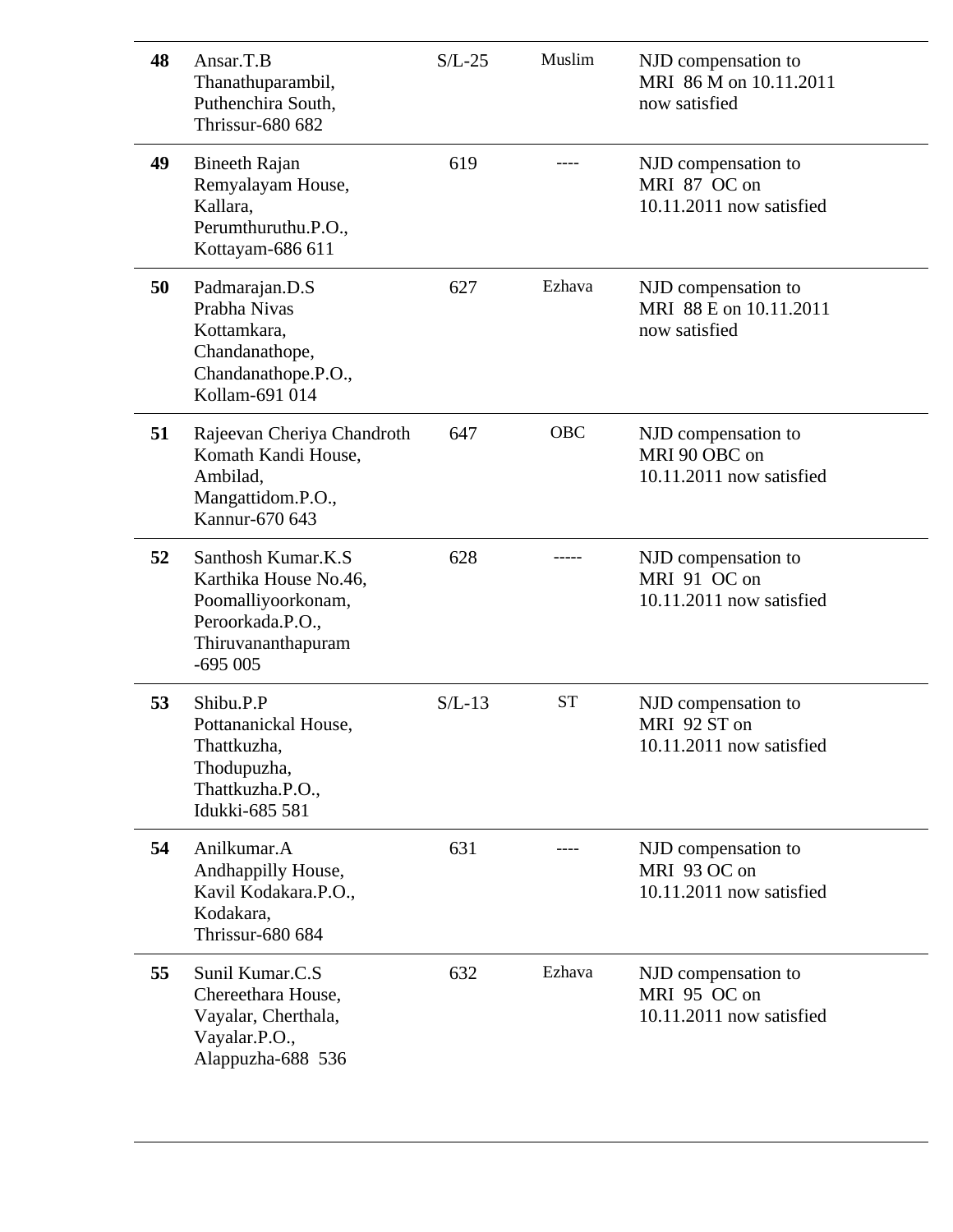| 56 | Manoj Kumar.A<br>Babu Rajendra Nivas,<br>Pattanakkad.P.O.,<br>Cherthala,<br>Alappuzha-688 531                     | 633      |            | NJD compensation to<br>MRII 1 OC on<br>10.11.2011 now satisfied   |
|----|-------------------------------------------------------------------------------------------------------------------|----------|------------|-------------------------------------------------------------------|
| 57 | Jagatheesh.S<br>Thannimoola Veedu,<br>Murunthal (A) Ward,<br>Perinad, Kollam-691 601                              | 636      | Ezhava     | NJD compensation to<br>MRII 3 OC on<br>10.11.2011 now satisfied   |
| 58 | <b>Binoy Thomas Vettukattil</b><br>Vettukattil,<br>Thopramkudy,<br>Thopramkudy.P.O.,<br>Idukki-685 515            | 638      |            | NJD compensation to<br>MRII 5 OC on<br>10.11.2011 now satisfied   |
| 59 | Sajeeb.T.K<br>Tholakkal (House),<br>Nilambur,<br>Nilambur (RS) P.O.,<br>Malappuram-679 330                        | $S/L-26$ | Mappila    | NJD compensation to<br>MRII 6 M on 10.11.2011<br>now satisfied    |
| 60 | Gireesh Kumar.S<br>Kunnu Vila Veedu,<br>Karipoor,<br>Malayinkil.P.O.,<br>Trivandrum-695 571                       | 641      |            | NJD compensation to<br>MRII 9 OC on<br>10.11.2011 now satisfied   |
| 61 | Gireesh Babu.K<br>Kudukken,<br>Alamthatta,<br>Valiapoil,<br>Kasaragod-671 313                                     | 651      | <b>OBC</b> | NJD compensation to<br>MRII 10 OBC on<br>10.11.2011 now satisfied |
| 62 | <b>Shine Mathew</b><br>Kizhakkedath House,<br>Manikuni,<br>Sulthan Bathery,<br>Wayanad-673 592                    | 643      |            | NJD compensation to<br>MRII 11 OC on<br>10.11.2011 now satisfied  |
| 63 | Alsingh Vibjiyor Nath.S.S<br>Chempan Kunnil,<br>Vilabhagom,<br>Varkala,<br>Nadungande.P.O.,<br>Trivandrum-695 307 | $S/L-48$ | <b>SC</b>  | NJD compensation to<br>MRII 12 SC on<br>10.11.2011 now satisfied  |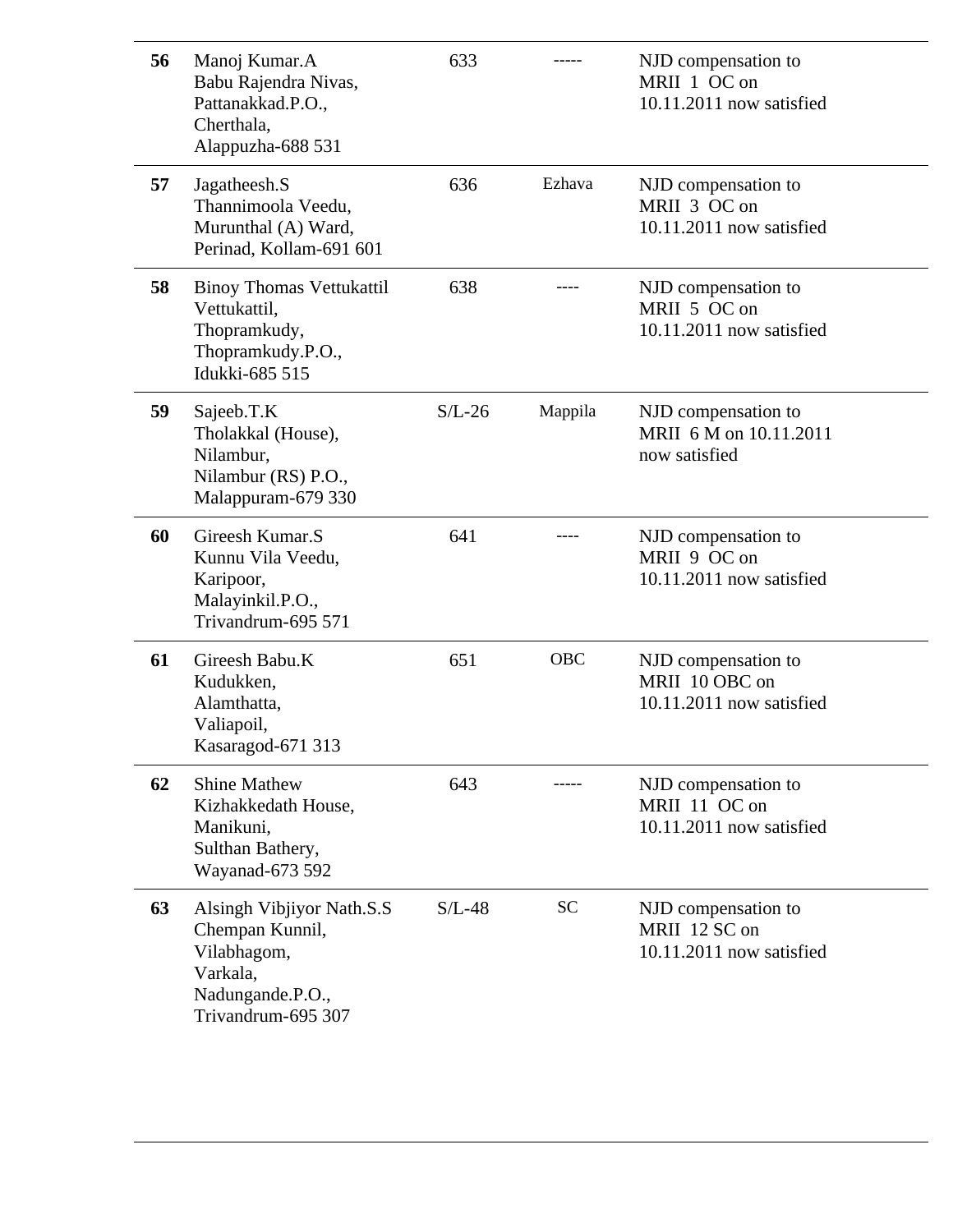| 64 | Santhosh.C.K<br>Charakkat House,<br>Kottuvallikkad,<br>Moothakunnam.P.O.,<br>Ernakulam-683 516                 | 645      | Ezhava    | NJD compensation to<br>MRII 14 E on 10.11.2011<br>now satisfied     |
|----|----------------------------------------------------------------------------------------------------------------|----------|-----------|---------------------------------------------------------------------|
| 65 | Sajith.S.J<br>Chonamolil House,<br>Mahadevarupacha,<br>Kattumpuram.P.O.,<br>Trivandrum-695 608                 | $S/L-28$ | Muslim    | NJD compensation to<br>MRII 16 M on<br>10.11.2011 now satisfied     |
| 66 | <b>Santhosh Michael</b><br>Karimkuttikulathu,<br>Kizhakkenmattom,<br>Kizhakkenmattom.P.O.,<br>Kottayam-686 652 | 646      |           | NJD compensation to<br>MRII 17 OC on<br>10.11.2011 now satisfied    |
| 67 | Shijith Komath<br>Cherukunnath,<br>Kanchira,<br>Thottada.P.O.,<br>Kannur-670 007                               | 649      | Thiyya    | NJD compensation to<br>MRII 23 OC on<br>10.11.2011 now satisfied    |
| 68 | Najeer.M<br>Kunchu Veedu,<br>Chirayinkil,<br>Thiruvananthapuram<br>$-695304$                                   | $S/L-29$ | Muslim    | NJD compensation to<br>MRII 26 M on<br>10.11.2011 now satisfied     |
| 69 | Deekshith.P<br>Moothedath,<br>Kariyathankave,<br>Kariyathankave.P.O.,<br>Kozhikode-673 612                     | 9        | PH Blind  | NJD compensation to PH<br>Blind turn on 10.11.2011<br>now satisfied |
| 70 | Shamsuddeen.M.K<br>Mekkadankuzhiyil,<br>Velliyancheri,<br>Velliyancheri.P.O.,<br>Malappuram-679 326            | $S/L-30$ | Mappila   | NJD compensation to<br>MRII 30 M on<br>10.11.2011 now satisfied     |
| 71 | Subramanian.C.R<br>Chirakkattil House,<br>Keralassery,<br>Keralassery.P.O.,<br>Palakkad-678 641                | $S/L-49$ | <b>SC</b> | NJD compensation to<br>MRII 32 SC on<br>10.11.2011 now satisfied    |
| 72 | Sunil Kumar.T.N<br>Thendakkaranparambu,<br>Punnapra.P.O.,<br>Alappuzha-688 004                                 | 650      | Ezhava    | NJD compensation to<br>MRII 33 OC on<br>10.11.2011 now satisfied    |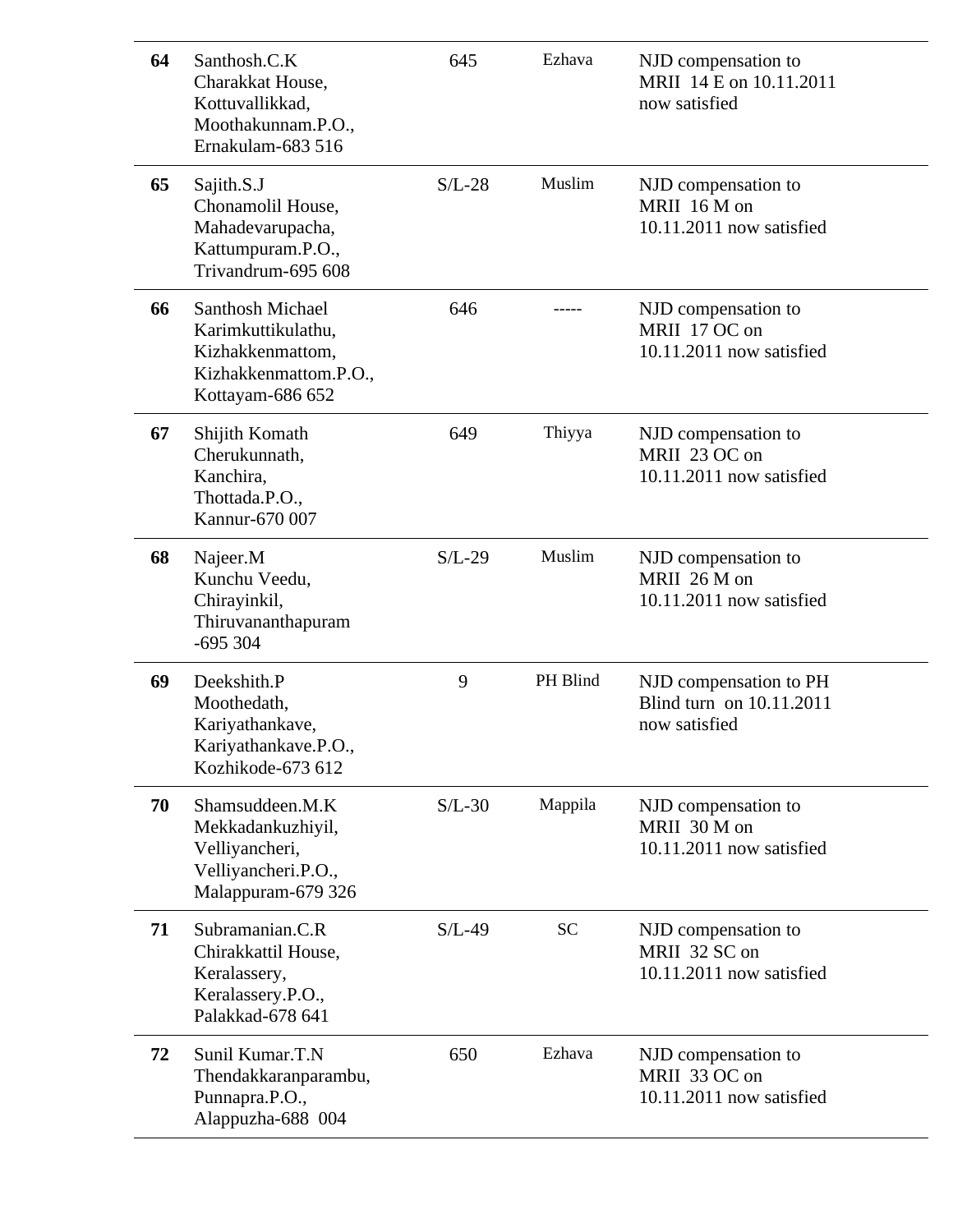| 73 | Syamdil.R<br>Syam Nivas,<br>Vadamon, Anchal,<br>Vadamon.P.O.,<br>Kollam-691 306                        | 655      | Ezhava | NJD compensation to<br>MRII 34 E on 10.11.2011<br>now satisfied      |
|----|--------------------------------------------------------------------------------------------------------|----------|--------|----------------------------------------------------------------------|
| 74 | Levakumar.S<br>Seetha Sadanam,<br>Mathilil.P.O.,<br>Kollam-691 601                                     | 656      |        | NJD compensation to<br>MRII 35 OC on<br>10.11.2011 now satisfied     |
| 75 | Mithlaj.A.R<br>A.R.M Manzil,<br>Thekkada,<br>Vembayam.P.O.,<br>Thiruvananthapuram<br>$-695615$         | $S/L-31$ | Muslim | NJD compensation to<br>MRII 36 M on<br>10.11.2011 now satisfied      |
| 76 | Gopakumar.M<br>Arunodayam,<br>Karimkunnam,<br>Karimkunnam.P.O.,<br>Idukki-685 586                      | 658      |        | NJD compensation to<br>MRII 37 OC on<br>10.11.2011 now satisfied     |
| 77 | Benadit John Rose.R<br>Paruthivila Veedu,<br>Kunniyode, Kakkavila. P.O.,<br>Trivandrum-695 506         | 855      | Nadar  | NJD compensation to<br>MRII 38 SIUC.N on<br>10.11.2011 now satisfied |
| 78 | Rajesh.D<br>Elenjivelil House,<br>Kanichanalloor,<br>Muttom.P.O.,<br>Harippad,<br>Alappuzha-690 511    | 659      |        | NJD compensation to<br>MRII 39 OC on<br>10.11.2011 now satisfied     |
| 79 | Naveen.P.K<br>Pallikandi House,<br>Near Dheshabimani Press,<br>P.O.Pallikunnu,<br>Kannur-670 004       | 660      | Thiyya | NJD compensation to<br>MRII 41 OC on<br>10.11.2011 now satisfied     |
| 80 | Niral, N.C.M<br>Nellacherry House,<br>Nitumbrum,<br>Chokli, Thalassery,<br>Kannur-670 672              | 667      | Thiyya | NJD compensation to<br>MRII 42 E on 10.11.2011<br>now satisfied      |
| 81 | Varghese.P.K<br>Pulimoottil House,<br>Thondankulangara Ward,<br>Avalukkunnu.P.O.,<br>Alappuzha-688 006 | 661      |        | NJD compensation to<br>MRII 43 OC on<br>10.11.2011 now satisfied     |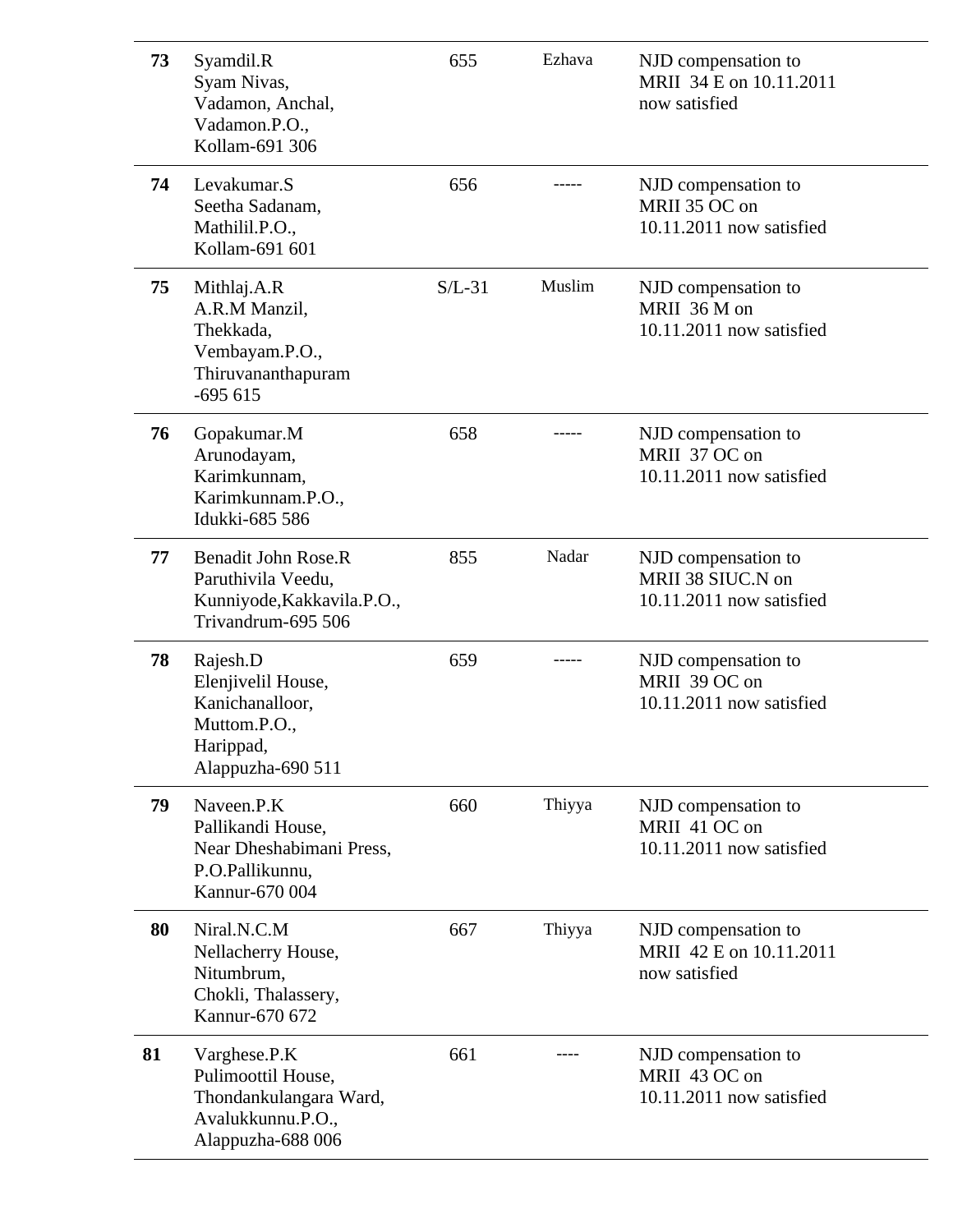| 82 | Baburaj.K<br>Kandanga,<br>Kumblangad,<br>Kanjirakode,<br><b>Thrissur-680 590</b>                          | 665      |           | NJD compensation to<br>MRII 45 OC on<br>10.11.2011 now satisfied  |
|----|-----------------------------------------------------------------------------------------------------------|----------|-----------|-------------------------------------------------------------------|
| 83 | Shibu.A<br>Konathu House,<br>Nadayara,<br>Varkala.P.O.,<br>Thiruvananthapuram<br>$-695141$                | $S/L-34$ | Muslim    | NJD compensation to<br>MRII 46 M on<br>10.11.2011 now satisfied   |
| 84 | Jayan.P.K<br>Valappilakkandy,<br>Cherumavilayi,<br>Mavilayi.P.O.,<br>Kannur-670 622                       | 668      | Thiyya    | NJD compensation to<br>MRII 47 OC on<br>10.11.2011 now satisfied  |
| 85 | Prabhath.M<br>Prabha Mandiram,<br>Kulasekharam,<br>Kodunganoor.P.O.,<br>Thiruvananthapuram<br>$-695013$   | 672      |           | NJD compensation to<br>MRII 49 OC on<br>10.11.2011 now satisfied  |
| 86 | Rajeev.R<br>Veliyilmadom,<br>Charamangalam,<br>Mayithara Market.P.O.,<br>Alappuzha-688 539                | 677      |           | NJD compensation to<br>MRII 51 OC on<br>10.11.2011 now satisfied  |
| 87 | Suresh Babu.T.C<br>Suresh Bhavan,<br>Arayoor.P.O.,<br>Amaravila (via),<br>Trivandrum-695 122              | $S/L-51$ | <b>SC</b> | NJD compensation to<br>MRII 52 SC on<br>10.11.2011 now satisfied  |
| 88 | Noushad.A<br>Marunnoor Kizhakkathil,<br>Thottinuvadakku,<br>Chavara, Chavara.P.O.,<br>Kollam-691 583      | $S/L-35$ | Muslim    | NJD compensation to<br>MRII 56 M on<br>$10.11.2011$ now satisfied |
| 89 | Sandeep.B<br>Mannath House,<br>Kosakuzhi Kalam,<br>Pallavur (via),<br>Koodallur.P.O.,<br>Palakkad-678 688 | 682      |           | NJD compensation to<br>MRII 57 OC on<br>10.11.2011 now satisfied  |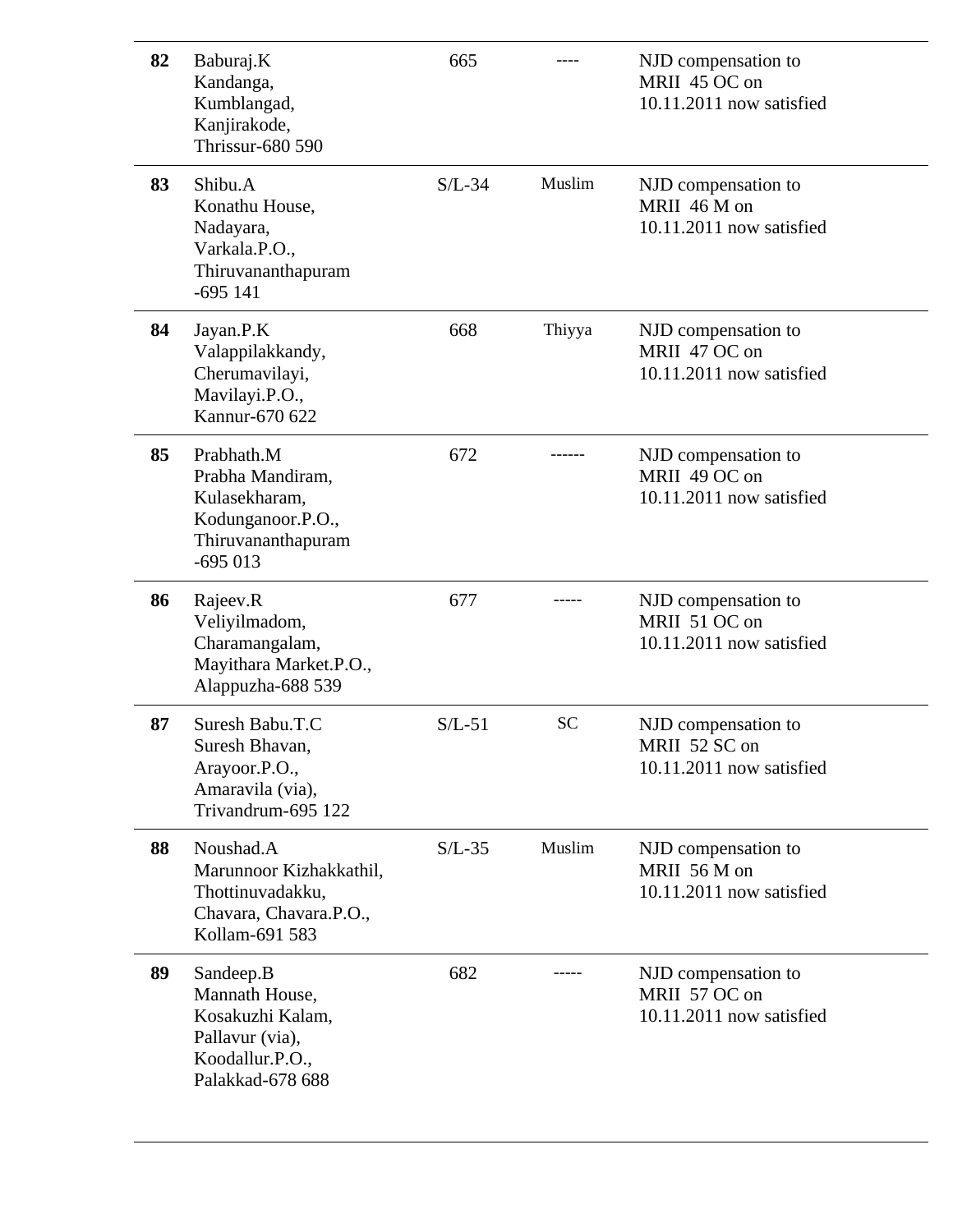| 90 | Roosh Augustine<br>Panachickal(House),<br>Koorachund.<br>Athiyodi.P.O.,<br>Kozhikode-673 527   | 684      |              | NJD compensation to<br>MRII 59 OC on<br>10.11.2011 now satisfied   |
|----|------------------------------------------------------------------------------------------------|----------|--------------|--------------------------------------------------------------------|
| 91 | Gireesh.K.M<br>Kaimalayil House,<br>Padinharathara,<br>Padinharathara.P.O.,<br>Wayanad-673 575 | 685      | <b>OBC</b>   | NJD compensation to<br>MRII 61 OC on<br>10.11.2011 now satisfied   |
| 92 | Bijeesh.V.P<br>Vallappurackal,<br>Edayazham,<br>Vaikom, Vechoor.P.O,<br>Kottayam-686 144       | 9        | PH Deaf/Dumb | NJD compensation to PH<br>Deaf turn on 10.11.2011<br>now satisfied |
| 93 | Rajesh.C.K<br>Charaparambu House,<br>Chithali.P.O.,<br>Coyalmannam,<br>Palakkad-678 702        | $S/L-52$ | <b>SC</b>    | NJD compensation to<br>MRII 64 SC on<br>10.11.2011 now satisfied   |
| 94 | Manoj.V.R<br>Kalpana,<br>Edaval,<br>Ottasekharamangalam.P.O.,<br>Trivandrum-695 125            | 686      |              | NJD compensation to<br>MRII 65 OC on<br>10.11.2011 now satisfied   |
| 95 | Nisamuddeen.I<br>Kumpalakkad House,<br>Vemballur.P.O.,<br>Palakkad-678 502                     | $S/L-36$ | Muslim       | NJD compensation to<br>MRII 66 M on<br>10.11.2011 now satisfied    |
| 96 | Shibu.G<br>Navanagar Building,<br>Powdikonam.P.O.,<br>Thiruvananthapuram<br>$-695587$          | 687      | Ezhava       | NJD compensation to<br>MRII 69 OC on<br>10.11.2011 now satisfied   |
| 97 | Sivanand.V<br>Vettayil House,<br>Mannampatta,<br>Mannampatta.P.O.,<br>Palakkad-679 517         | 691      |              | NJD compensation to<br>MRII 75 OC on<br>10.11.2011 now satisfied   |
| 98 | Shajahan.P<br>Rasia Manzil,<br>Karippode,<br>Palakkad-678 503                                  | $S/L-38$ | Muslim       | NJD compensation to<br>MRII 76 M on<br>10.11.2011 now satisfied    |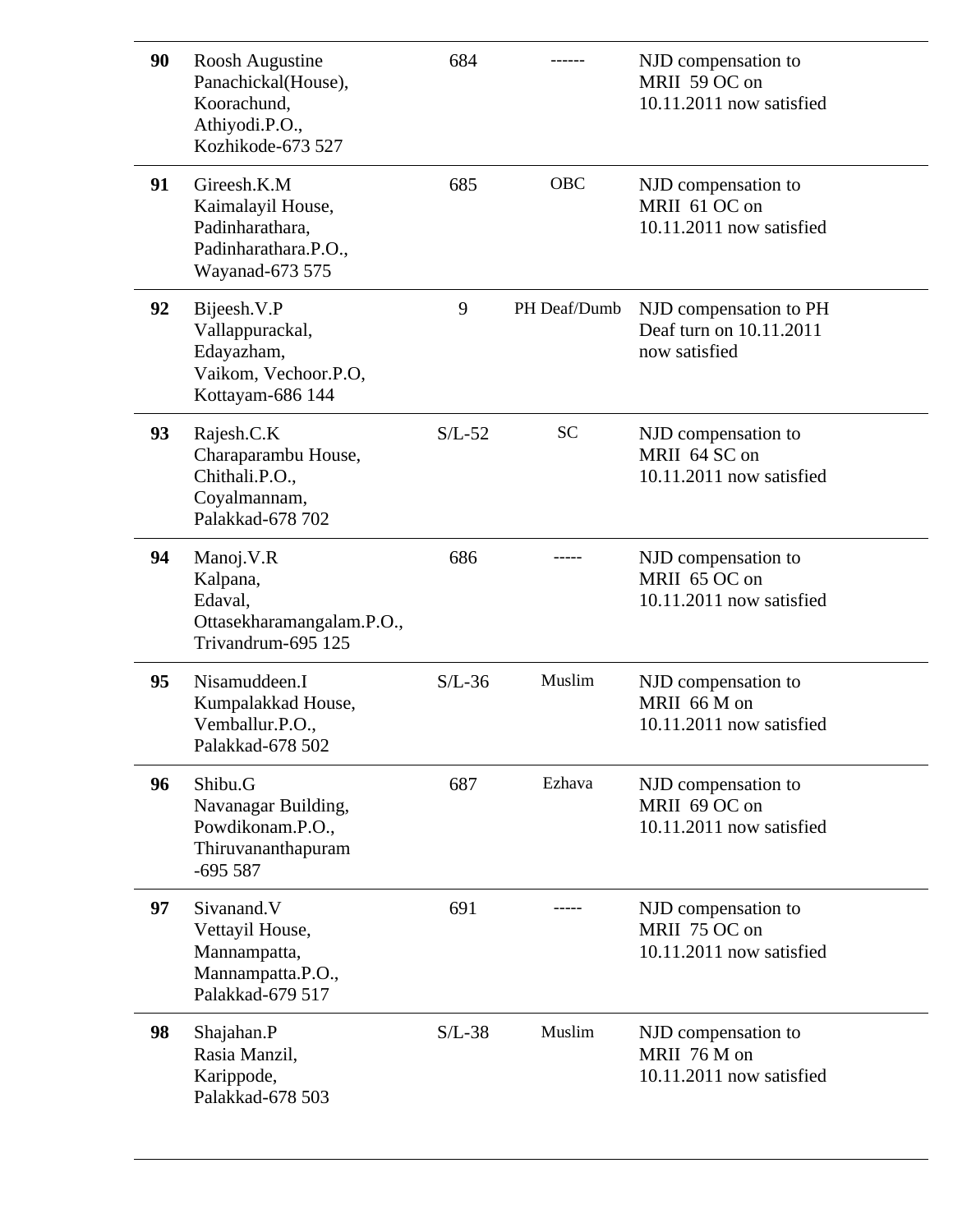| 99         | Anoop Chandran.C<br>Chandra Bhavanam,<br>Payikuzhi,<br>Oachira.P.O.,<br>Kollam-690526                    | 693      |           | NJD compensation to<br>MRII 77 OC on<br>10.11.2011 now satisfied    |
|------------|----------------------------------------------------------------------------------------------------------|----------|-----------|---------------------------------------------------------------------|
| <b>100</b> | Rinz M Thomas<br>Maniyara House,<br>Kunjithai,<br>North Paravur,<br>Kunjithai.P.O.,<br>Ernakulam-683 522 | 694      |           | NJD compensation to<br>MRII 79 OC on<br>10.11.2011 now satisfied    |
| 101        | Shareef.V.K<br>Vattiparambath Kurikkal,<br>Pallikkuth, Pattikkad.P.O.,<br>Malappuram-679 325             | $S/L-40$ | Muslim    | NJD compensation to<br>MRII 80 M on<br>10.11.2011 now satisfied     |
| 102        | Franjo.K.F<br>Kuttikatt,<br>Thippaloor,<br>Erumapetty,<br><b>Thrissur-680 584</b>                        | 695      |           | NJD compensation to<br>MRII 83 OC on<br>10.11.2011 now satisfied    |
| 103        | Sreekumar.S.K<br>Sreenilayam,<br>Ezhumattoor,<br>Ezhumattoor.P.O.,<br>Pathanamthitta-689 586             | 696      |           | NJD compensation to<br>MRII 85 OC on<br>10.11.2011 now satisfied    |
| 104        | Shymon Joseph<br>Edayidathu House,<br>Melechinnar,<br>Bethel.P.O.,<br>Idukki-685 510                     | 697      |           | NJD compensation to<br>MRII 91 OC on<br>10.11.2011 now satisfied    |
| 105        | Arun T Balakrishnan<br>Theruvayil House,<br>Methotty,<br>Koovakandam,<br>Idukki-685 588                  | $S/L-15$ | <b>ST</b> | NJD compensation to<br>MRII 92 ST on<br>10.11.2011 now satisfied    |
| 106        | Pradeep.T.P<br>Mulayan Kavil,<br>Kalarikkunnu,<br>Nilambur,<br>Malappuram-679 329                        | 698      |           | NJD compensation to<br>MRII 93 OC on<br>10.11.2011 now satisfied    |
| 107        | Shiju.N<br>Sible Mandiram,<br>Padappakara.P.O.,<br>Mulavana Via,<br>Kollam-691 503                       | 1072     | LC/AI     | NJD compensation to<br>MRII 94 LC/AI on<br>10.11.2011 now satisfied |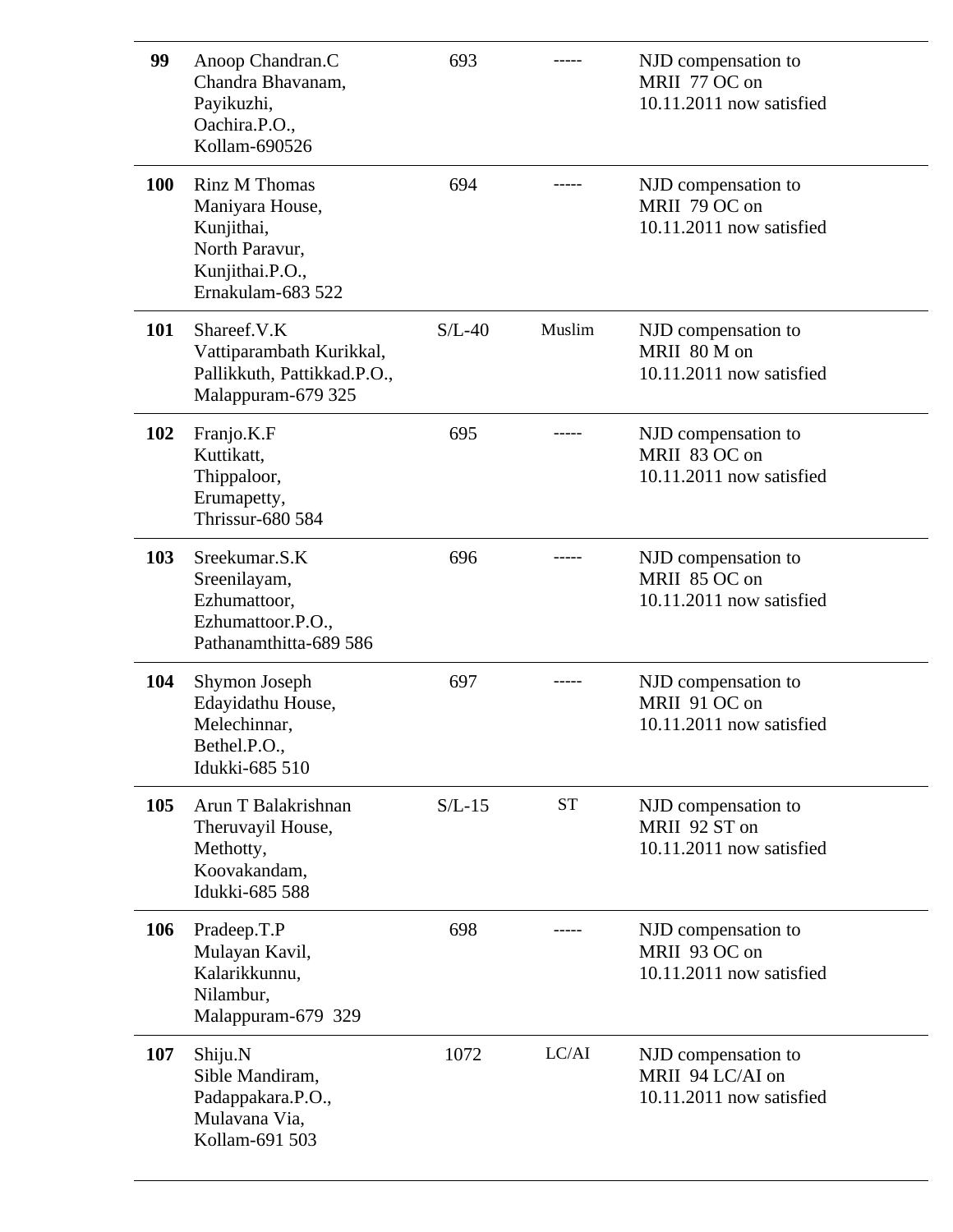| 108 | Reju.S<br>Karthika,<br>Panangadu,<br>Punalur.P.O.,<br>Kollam-691 305                                           | 700      | Ezhava     | NJD compensation to<br>MRII 95 OC on<br>10.11.2011 now satisfied   |
|-----|----------------------------------------------------------------------------------------------------------------|----------|------------|--------------------------------------------------------------------|
| 109 | Ajish.K<br>Valupara House,<br>Moothedam.P.O.,<br>Edakkara(via),<br>Nilambur,<br>Malappuram-679 331             | 702      |            | NJD compensation to<br>MRIII 5 OC on<br>10.11.2011 now satisfied   |
| 110 | Pramod Kumar.N<br>Nadukkandiyil,<br>Koyilery,<br>Payyamppally,<br>Wayanad-670 646                              | 727      | <b>OBC</b> | NJD compensation to<br>MRIII 10 OBC on<br>10.11.2011 now satisfied |
| 111 | Ranjith Kumar.D<br>Poovantharayil,<br>Kidangayam North,<br>Patharam.P.O.,<br>Sooranadu,<br>Kollam-690 567      | 705      |            | NJD compensation to<br>MRIII 11 OC on<br>10.11.2011 now satisfied  |
| 112 | Pradeep Kumar. V<br>Santha Bhavan,<br>Madavoorkonam,<br>Bharathannoor.P.O.,<br>Thiruvananthapuram<br>$-695616$ | 706      |            | NJD compensation to<br>MRIII 15 OC on<br>10.11.2011 now satisfied  |
| 113 | Akbar.T.H<br>Akbar Mansil,<br>Eravichira East,<br>Sooranadu.P.O.,<br>Kollam-690 522                            | $S/L-43$ | Muslim     | NJD compensation to<br>MRIII 16 M on<br>10.11.2011 now satisfied   |
| 114 | Arunjith.G<br>Rema Mandiram,<br>Pada:South,<br>Karunagappally,<br>Karunagappally.P.O.,<br>Kollam-690 518       | 710      |            | NJD compensation to<br>MRIII 17 OC on<br>10.11.2011 now satisfied  |
| 115 | Deepu Divakaran<br>Chappurayil,<br>Poothrikka,<br>Poothrikka.P.O.,<br>Ernakulam-682 308                        | 712      | Ezhava     | NJD compensation to<br>MRIII 21 OC on<br>10.11.2011 now satisfied  |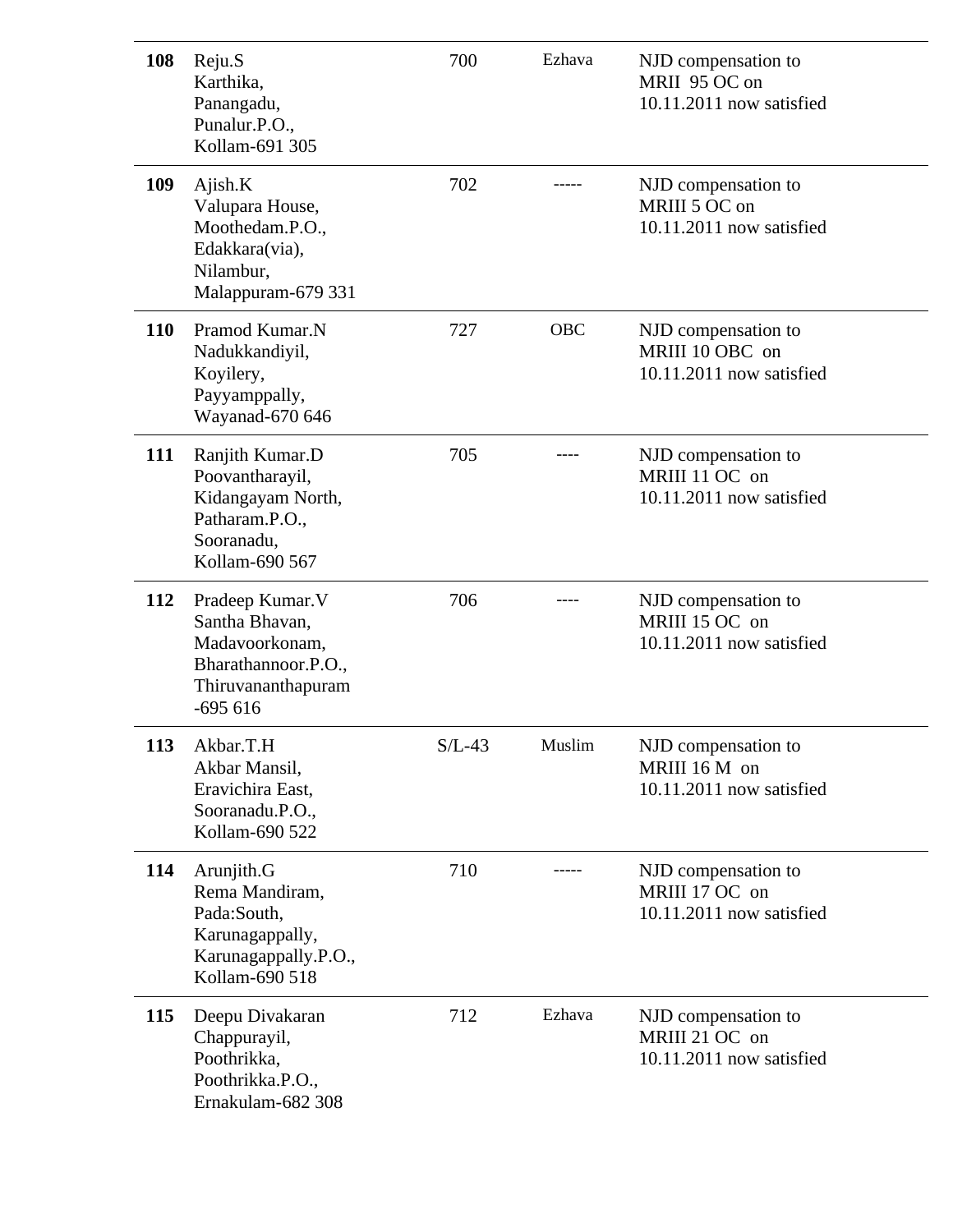| 116 | Anil Leons<br>Sangeetham,<br>V.R.A 80,<br>M.G.Road,<br>Attingal,<br>Trivandrum-695 101                | $S/L-1$  | LC/AI     | NJD compensation to<br>MRIII 22 LC/AI on<br>10.11.2011 now satisfied  |
|-----|-------------------------------------------------------------------------------------------------------|----------|-----------|-----------------------------------------------------------------------|
| 117 | Shaji.K.T<br>Sruthi House,<br>Edat, Edat.P.O.,<br>Payyanur,<br>Kannur-670 327                         | $S/L-53$ | <b>SC</b> | NJD compensation to<br>MRIII 24 SC on<br>10.11.2011 now satisfied     |
| 118 | Krishna Kumar.M<br>Krishna Vihar,<br>Palode,.<br>Karumancode.P.O.,<br>Thiruvananthapuram<br>$-695562$ | 714      |           | NJD compensation to<br>MRIII 25 OC on<br>10.11.2011 now satisfied     |
| 119 | Noufel.A<br>Thenguvachayyathu,<br>Thazhava,<br>Kadathoor.P.O.,<br>Karunagappally,<br>Kollam-690 523   | $S/L-44$ | Muslim    | NJD compensation to<br>MRIII 26 M on<br>10.11.2011 now satisfied      |
| 120 | Anil Kumar.R<br>Thengumthundil,<br>Sooranadu South,<br>Kakkakunnu.P.O.,<br>Kollam-690 522             | 717      |           | NJD compensation to<br>MRIII 29 OC on<br>10.11.2011 now satisfied     |
| 121 | Roobeesh.T.J<br>Thoppil House,<br>Niranam North.P.O.,<br>Thiruvalla,<br>Pathanamthitta-689 621        | $S/L-45$ | Muslim    | NJD compensation to<br>MRIII 30 M on<br>10.11.2011 now satisfied      |
| 122 | <b>Baisil Edwin</b><br>Wills House,<br>Malayam,<br>Malayam.P.O.,<br>Thiruvananthapuram<br>$-695571$   | 1054     | Nadar     | NJD compensation to<br>MRIII 38 SIUC.N on<br>10.11.2011 now satisfied |
| 123 | Silendrakumar.P.I<br>Padinjakkara House,<br>Kinavallur,<br>Parli Post,<br>Palakkad-678 612            | 720      | Ezhava    | NJD compensation to<br>MRIII 42 E on<br>10.11.2011 now satisfied      |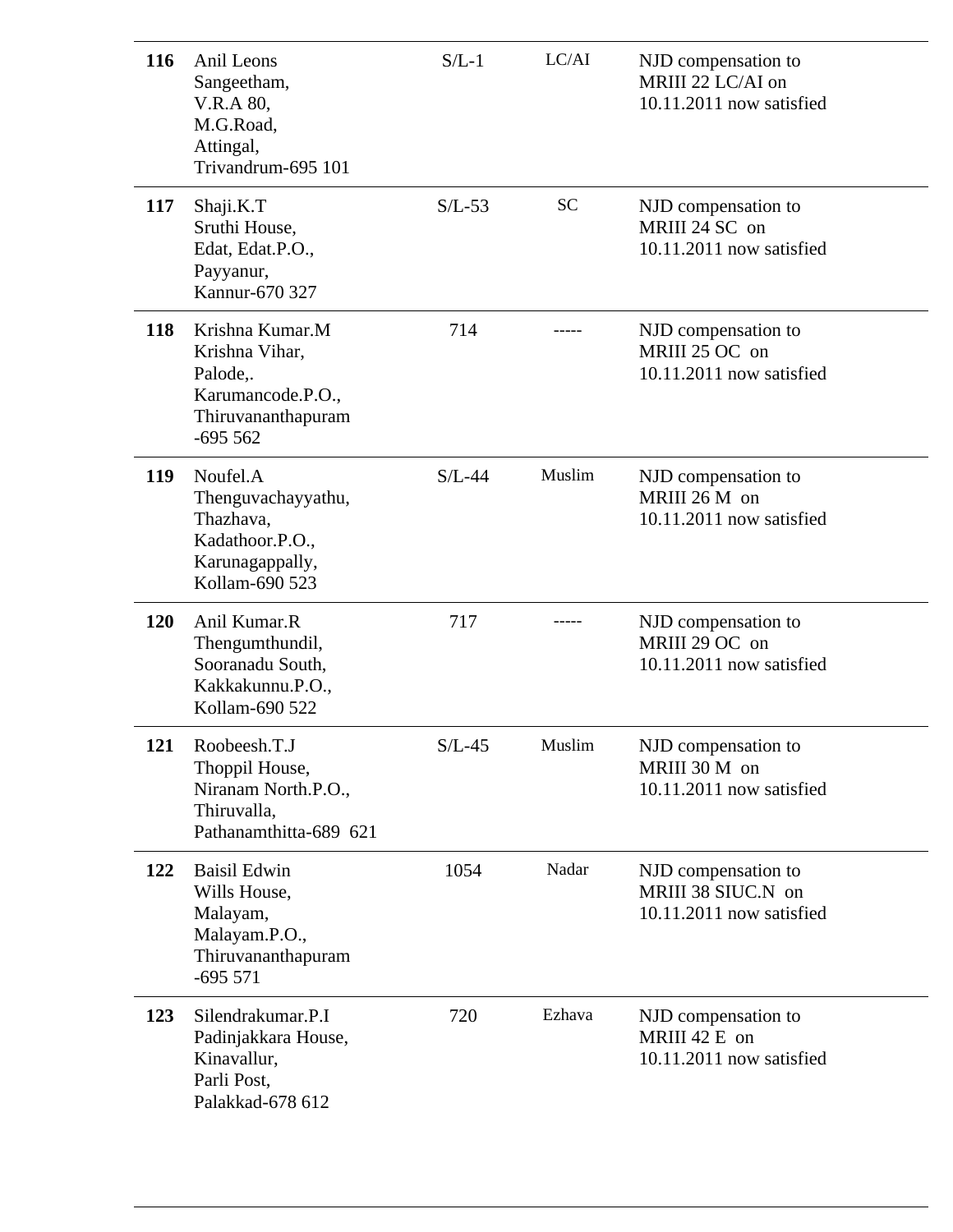| 124        | Dinesh.T.P<br>Thazheputhukkudi(House),<br>Kizhakoth.P.O.,<br>Koduvally(via),<br>Kozhikode-673 572       | 721      |        | NJD compensation to<br>MRIII 49 OC on<br>10.11.2011 now satisfied |
|------------|---------------------------------------------------------------------------------------------------------|----------|--------|-------------------------------------------------------------------|
| 125        | Gireesh.E.S<br>Edayodil Puthen Veedu,<br>Malibhagom,<br>Chavara South,<br>Kollam-691 584                | 723      | -----  | NJD compensation to<br>MRIII 51 OC on<br>10.11.2011 now satisfied |
| <b>126</b> | Dileep.N.G<br>Narekkode,<br>Thenur.P.O.,<br>Palakkad-678 616                                            | 724      | Ezhava | NJD compensation to<br>MRIII 54 E on<br>10.11.2011 now satisfied  |
| 127        | Ramesh.P<br>Chakkuparambil House,<br>Marutharode Post,<br>Palakkad-679 007                              | 728      | Ezhava | NJD compensation to<br>MRIII 55 OC on<br>10.11.2011 now satisfied |
| 128        | Shemsheer Salam<br>Chakkunkal House,<br>Punthala,<br>Purakkad.P.O.,<br>Alappuzha-690 551                | $S/L-46$ | Muslim | NJD compensation to<br>MRIII 56 M on<br>10.11.2011 now satisfied  |
| 129        | Prasanth.N.P<br>Kaliyil Veedu,<br>Kuriyathi,<br>Panacode.P.O.,<br>Thiruvananthapuram<br>$-695542$       | 729      |        | NJD compensation to<br>MRIII 57 OC on<br>10.11.2011 now satisfied |
| <b>130</b> | Supreed.P<br>Perumpoyil,<br>Karanthoor,<br>Karanthoor.P.O.,<br>Kunnamangalam(via),<br>Kozhikode-673 571 | 732      | Thiyya | NJD compensation to<br>MRIII 58 E on<br>10.11.2011 now satisfied  |
| 131        | Kept in abeyance                                                                                        |          |        |                                                                   |
| 132        | Silvi Sebastian<br>Kanjirathinal,<br>Thimiri,<br>Thimiri.P.O.,<br>Kannur-670 581                        | 730      |        | NJD compensation to<br>MRIII 61 OC on<br>10.11.2011 now satisfied |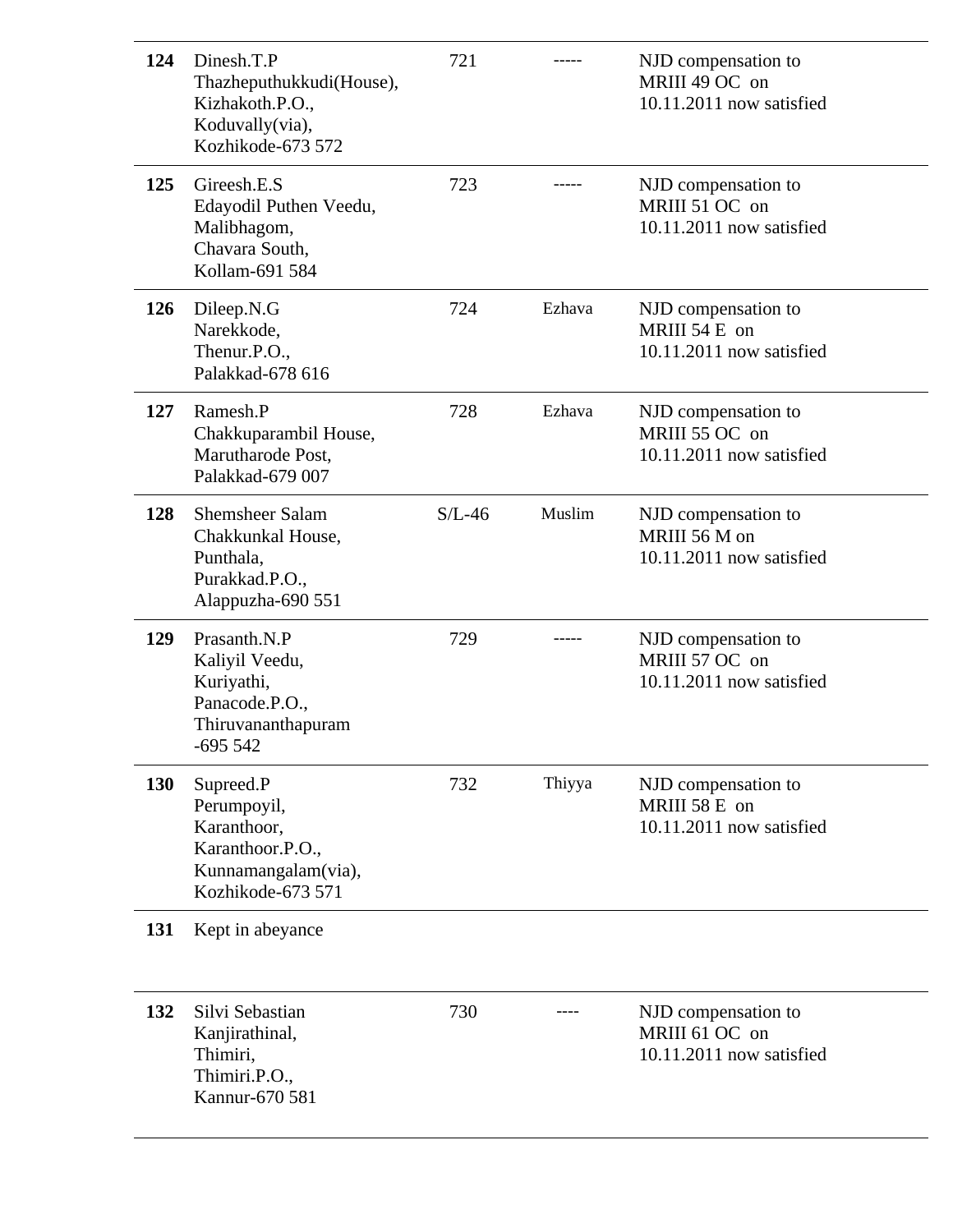| 133 | Aneesh.A<br>Sangeetha Bhavan,<br>Kallara South,<br>Kottayam-686 611                                                | 735 | Ezhava | NJD compensation to<br>MRIII 62 E on<br>10.11.2011 now satisfied  |        |
|-----|--------------------------------------------------------------------------------------------------------------------|-----|--------|-------------------------------------------------------------------|--------|
| 134 | Dhanya.L<br>Kattuvila Veedu,<br>Perinad, Mathilil.P.O.,<br>Kollam-691 601                                          | 111 | Ezhava | NJD compensation to<br>MRIII 67 OC on<br>10.11.2011 now satisfied | Female |
| 135 | Sukesh Kumar.S<br>Suresh Bhavanam,<br>Thazhava,<br>Thazhava.P.O.,<br>Kollam-690 523                                | 734 |        | NJD compensation to<br>MRIII 69 OC on<br>10.11.2011 now satisfied |        |
| 136 | Sheeja.T<br>Raghuvamsh, 33/5027,<br>Ponnathparamba,<br>Chevarambalam,<br>Kozhikode-673 017                         | 119 | Thiyya | NJD compensation to<br>MRIII 71 OC on<br>10.11.2011 now satisfied | Female |
| 137 | Shalimole.S<br>Jewel Joys<br>(Kooromvila Veedu),<br>C/o K.L.Johnkutty,<br>Valakom, Valakom.P.O.,<br>Kollam-691 532 | 122 |        | NJD compensation to<br>MRIII 73 OC on<br>10.11.2011 now satisfied | Female |
| 138 | Sreeja.K.C<br>Kunnathully House,<br>Akamala,<br>P.O.Kumaranellore,<br>Thrissur-680 590                             | 132 | Ezhava | NJD compensation to<br>MRIII 74 E on<br>10.11.2011 now satisfied  | Female |
| 139 | Smitha.S<br>Krishna,<br>Pooppani road,<br>Perumbavoor,<br>Ernakulam-683 542                                        | 129 |        | NJD compensation to<br>MRIII 75 OC on<br>10.11.2011 now satisfied | Female |
| 140 | Nija Firdousi.J<br>Sabeela Manzil,<br>Nellomoodu,,<br>Elampa.P.O.,<br>Avanavancherry(via),<br>Trivandrum-695 103   | 814 | Muslim | NJD compensation to<br>MRIII 76 M on<br>10.11.2011 now satisfied  | Female |
| 141 | Sreebindu.S<br>Vilayil Veedu,<br>Naduvathuchery,<br>Panmana,<br>Puthenchantha.P.O.,<br>Kollam-691 587              | 134 |        | NJD compensation to<br>MRIII 77 OC on<br>10.11.2011 now satisfied | Female |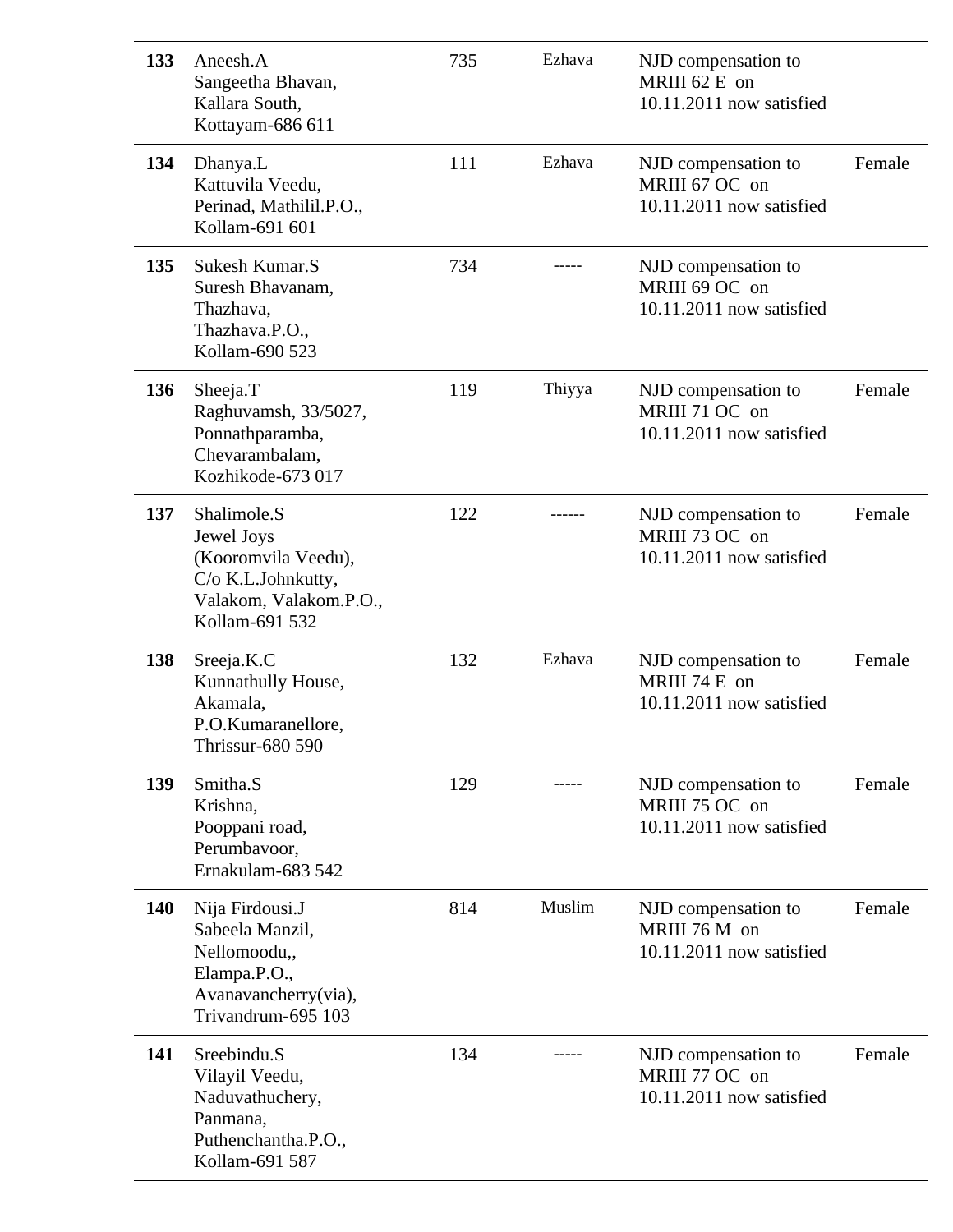| 142 | Seema.S<br>Smitha Bhavan,<br>Pinattinmoodu,<br>Neeleswaram.P.O.,<br>Kottarakara, Kollam-691 506          | 137      | Ezhava     | NJD compensation to<br>MRIII 79 OC on<br>10.11.2011 now satisfied  | Female |
|-----|----------------------------------------------------------------------------------------------------------|----------|------------|--------------------------------------------------------------------|--------|
| 143 | Shiji K Jayachandran<br>Puthuveliparambil,<br>Muppathadam,<br>Muppathadam.P.O.,<br>Ernakulam-683 110     | 141      | Ezhava     | NJD compensation to<br>MRIII 82 E on<br>10.11.2011 now satisfied   | Female |
| 144 | Deepa.R.G<br>R.G.Bhavan,<br>Konganam,<br>Puthukulangara.P.O.,<br>Nedumangad,<br>Trivandrum-695 541       | 145      |            | NJD compensation to<br>MRIII 83 OC on<br>10.11.2011 now satisfied  | Female |
| 145 | Liju.K<br>Kollon House,<br>Ramatheru,<br>Post Pallikkunnu,<br>Kannur-670 004                             | 737      | <b>OBC</b> | NJD compensation to<br>MRIII 87 OC on<br>10.11.2011 now satisfied  |        |
| 146 | Aneesha.S<br>Ocholimekkathil,<br>Changankulangara,<br>Vavvakkavu.P.O.,<br>Kollam-690 528                 | 152      | Ezhava     | NJD compensation to<br>MRIII 88 E on<br>10.11.2011 now satisfied   | Female |
| 147 | Lakshmanan.P.V<br>Puthiyadavan House,<br>Alappadamba,<br>Ettukudukka.P.O.,<br>Kannur-670 521             | 738      | <b>OBC</b> | NJD compensation to<br>MRIII 89 OC on<br>10.11.2011 now satisfied  |        |
| 148 | Sunilkumar.P.D<br>Vantharathalavila Veedu,<br>Udiyankulangara,<br>Dhanuvachapuram,<br>Trivandrum-695 503 | 767      | <b>OBC</b> | NJD compensation to<br>MRIII 90 OBC on<br>10.11.2011 now satisfied |        |
| 149 | Sanithkumar.N.T<br>Madathazhathu,<br>Alacode, Thodupuzha,<br>Kalayanthani.P.O.,<br>Idukki-685 588        | $S/L-16$ | <b>ST</b>  | NJD compensation to<br>MRIII 92 ST on<br>10.11.2011 now satisfied  |        |
| 150 | Ratheesh.K.S<br>Kunnathully House,<br>Pudussery,<br>Palakkad-678 623                                     | 739      | Ezhava     | NJD compensation to<br>MRIII 93 OC on<br>10.11.2011 now satisfied  |        |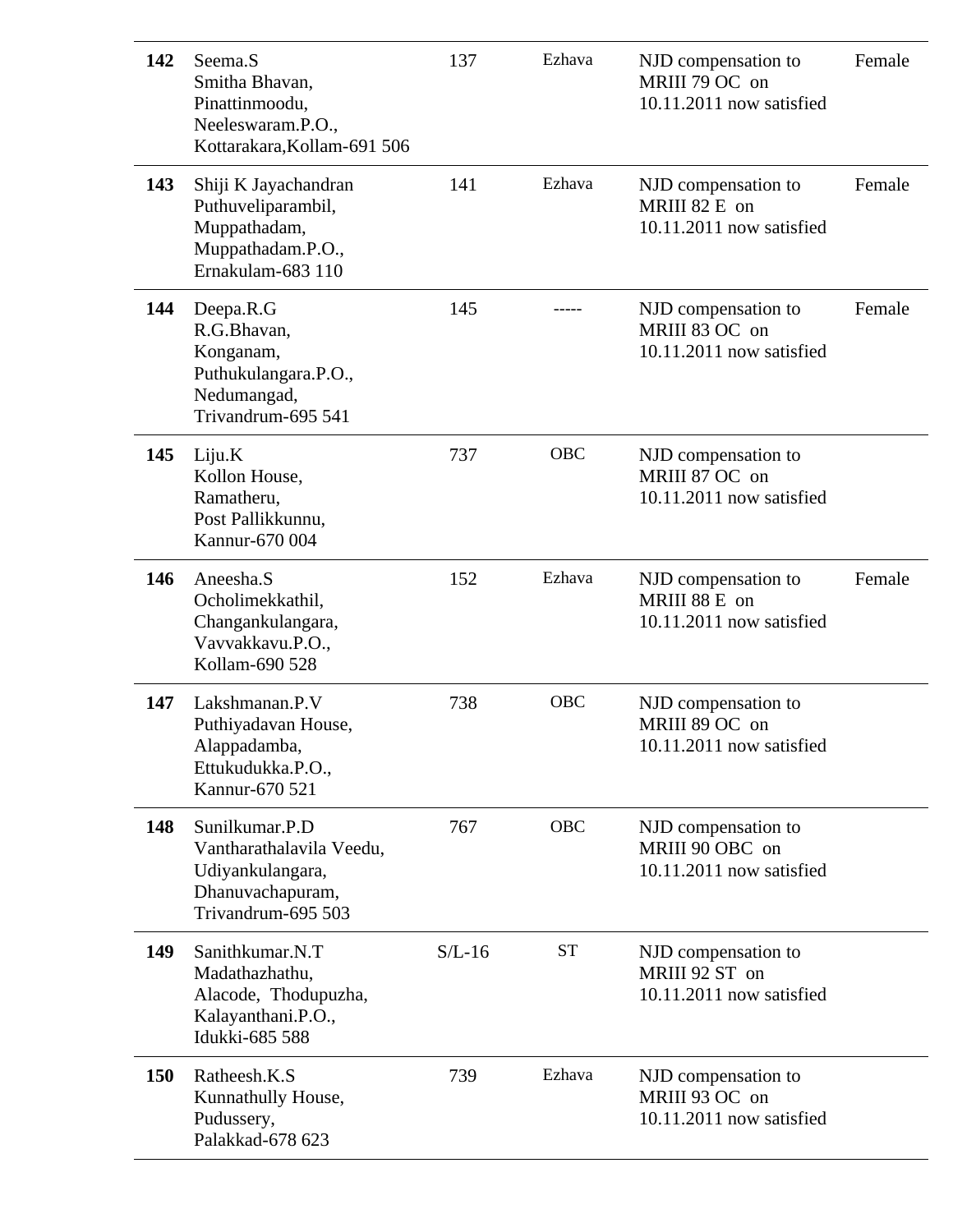| 151 | Reshma.A<br>Chembilodan House,<br>Near Puzathi housing<br>Colony,<br>Kannur-670 002                                  | 165 |            | <b>MR VI 35 OC</b>    | Female |
|-----|----------------------------------------------------------------------------------------------------------------------|-----|------------|-----------------------|--------|
| 152 | Beena.A.N<br>B4/1 ITI Quarters,<br>Kanjikode,<br>Palakkad-678 623                                                    | 837 | Muslim     | MRVI 36 M             | Female |
| 153 | Jisha Narayanan<br>Souparnika,<br>Kalathilpady,<br>Vadavathoor.P.O.,<br>Kottayam-686 010                             | 166 | Ezhuva     | MRVI 37 OC            | Female |
| 154 | Roshna A Soman<br>Njaramthalakkal<br>Puthen Veedu,<br>Karingal, Kandala.P.O.,<br>Trivandrum-695 512                  | 340 | Nadar      | <b>MRVI 38 SIUC.N</b> | Female |
| 155 | Jigy.M.V<br>Manaparambil House,<br>Karimumkunnu,<br>Panamaram,<br>Panamaram.P.O.,<br>Wayanad-670 721                 | 169 |            | MRVI 39 OC            | Female |
| 156 | Seetha Lekshmi.C.P<br>Saikrishna Nivas,<br>K.R.A-18,<br>Thirumullavaram.P.O.,<br>Kollam-691 012                      | 172 | <b>OBC</b> | MRVI 41 OC            | Female |
| 157 | Salini.V.K<br>Salini Bhavan,<br>Perumkoor,<br>Vembayam.P.O.,<br>Thiruvananthapuram<br>$-695615$                      | 201 | <b>OBC</b> | MRVI 40 OBC           | Female |
| 158 | Roni Chandra.K<br>Mohanam,<br>Vengalam, Vengalam.P.O.,<br>Kozhikode-673 303                                          | 183 | Thiyya     | MRVI 49 OC            | Female |
| 159 | Rajeswari Devi.P.U<br>Punarjani,<br>Nethajipuram,<br>Santhigiri.P.O., Pothencode,<br>Thiruvananthapuram<br>$-695584$ | 174 |            | MRVI 43 OC            | Female |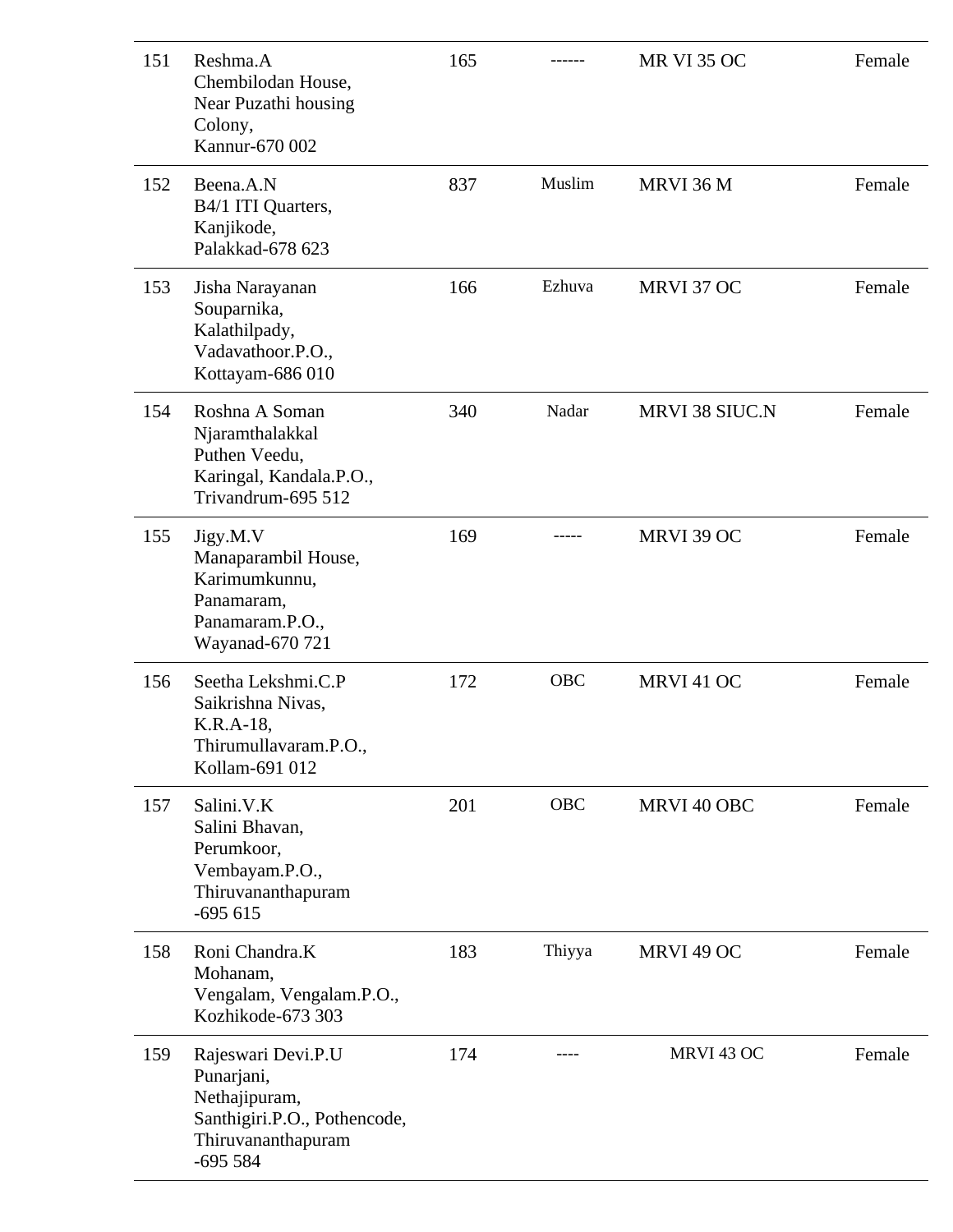| 160 | Rejanimol.R<br>Mammoottil House,<br>Kozhimala,<br>Thoppippala.P.O.,<br>Idukki-685 511       | $S/L-12$       | <b>ST</b> | MRVI 44 ST        | Female |
|-----|---------------------------------------------------------------------------------------------|----------------|-----------|-------------------|--------|
| 161 | Indu.N.K<br>Krishnasree,<br>Peringolam,<br>Peringolam.P.O.,<br>Calicut-673 571              | 176            |           | MRVI 45 OC        | Female |
| 162 | Sabeena.B<br>Basheer Nivas,<br>Thodiyoor North.P.O.,<br>Karunagappally,<br>Kollam-690 523   | 845            | Muslim    | MRVI 46 M         | Female |
| 163 | Sheeja.K<br>Vrindhavan,<br>Moodadi North,<br>Kozhikode-673 307                              | 177            |           | MRVI 47 OC        | Female |
| 164 | Roslin K Paul<br>Manjakkil House,<br>Puthuppally,<br>Puthuppally.P.O.,<br>Kottayam-686 011  | $S/L-2$        | <b>OX</b> | MRVI 48 OX        | Female |
| 165 | Anitha.A<br>Udaya Bhavanam,<br>Thazhava,<br>Kuthirapanthy.P.O.,<br>Kollam-690 523           | 191            | Ezhava    | MRVI 42 E         | Female |
| 166 | Rekha.C.K<br>Kannamangalath Illom,<br>Chittissery.P.O.,<br>Pudukad Via,<br>Thrissur-680 301 | $\overline{2}$ | PH Deaf   | PH Deaf/Dumb turn | Female |
| 167 | Smitha.B<br>Kayyalethu,<br>Azheekal,<br>Azheekal.P.O.,<br>Kollam-690 547                    | 309            | Dheevara  | MRVI 50 D         | Female |
| 168 | Indukala.C, V<br>Induja,<br>kalpathur,<br>Kalpathur.P.O.,<br>Kozhikode-673 524              | 185            |           | MRVI 51 OC        | Female |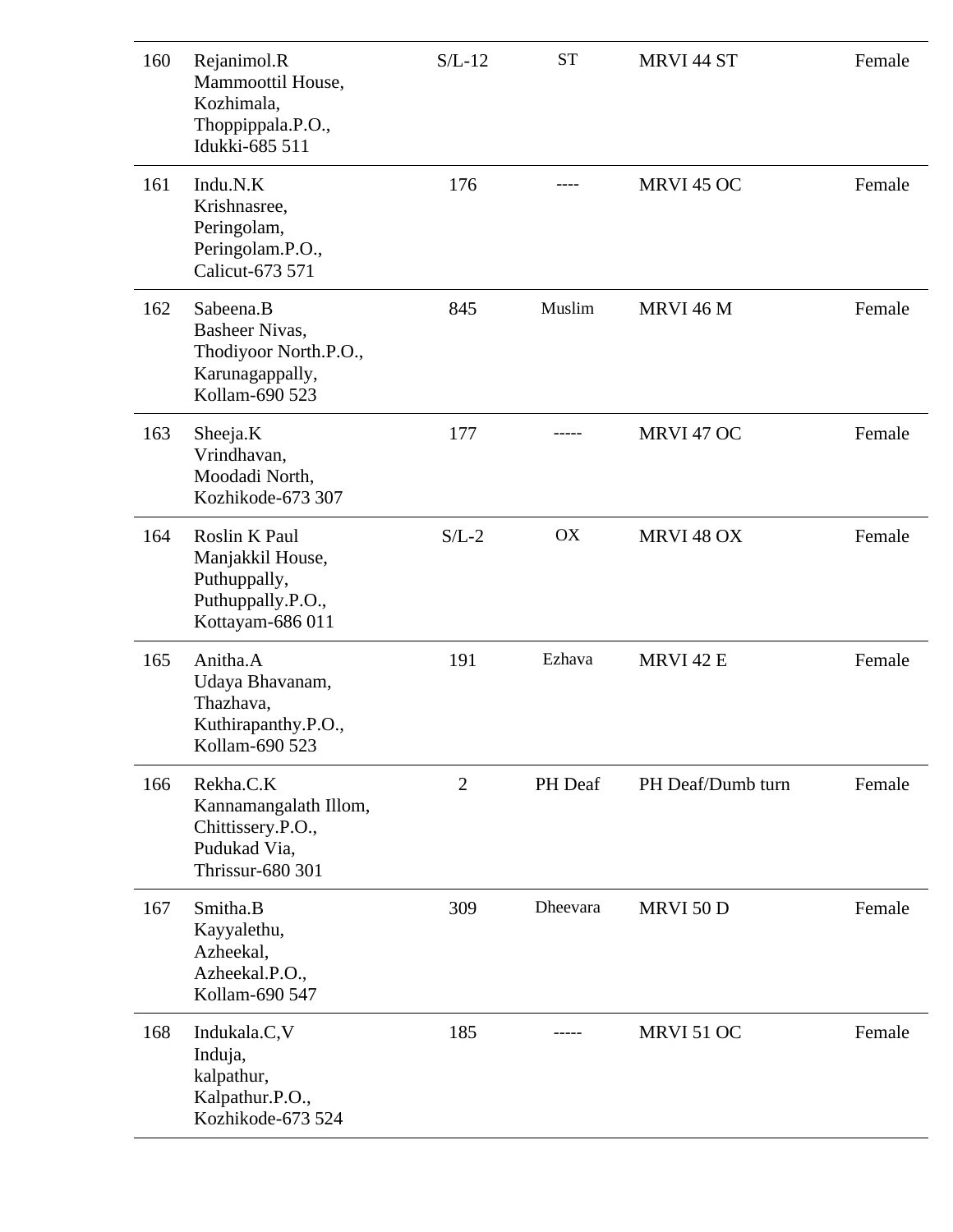| 169 | Sailaja.P.K<br>Pallyalam Kunnoth<br>Suresh Sadan,<br>S G Press,<br>Shoranur-2<br>Palakkad-679 122   | 662 | <b>SC</b> | MRVI 52 SC       | Female |
|-----|-----------------------------------------------------------------------------------------------------|-----|-----------|------------------|--------|
| 170 | Seema.K<br>Parappadiyil House,<br>Puthukkadu.P.O.,<br>Chavara,<br>Kollam-691 585                    | 188 |           | MRVI 53 OC       | Female |
| 171 | Priya. V<br>Kattil Kizhakkathil,<br>Thevalakkara,<br>Padinjattakara.P.O.,<br>Kollam-690 524         | 199 | Ezhava    | MRVI 54 E        | Female |
| 172 | Sreeletha.R<br>Nilakkal Veedu,<br>Thazhathukulakkada,<br>Thazhathukulakkada.P.O.,<br>Kollam-691 521 | 192 |           | MRVI 55 OC       | Female |
| 173 | Nadheera.M<br>Kareem Manzil,<br>Navakkode,<br>Koduvayur.P.O.,<br>Palakkad-678 501                   | 846 | Muslim    | <b>MRVI 56 M</b> | Female |
| 174 | Biswaswari.B.S<br>B.S.Bunglow,<br>Poovattoor west,<br>Mavady.P.O.,<br>Kollam-691 507                | 204 | Ezhava    | MRVI 57 OC       | Female |
| 175 | Vinsamol.C.S<br>Chozhan House,<br>Kallukuttiyal,<br>Polpully.P.O.,<br>Palakkad-678 552              | 221 | Ezhava    | <b>MRVI 58 E</b> | Female |
| 176 | Sreekala.P.G<br>Puthen Veedu,<br>Thazhathuvadakku.P.O.,<br>Enathu (via),<br>Kollam-691 526          | 205 |           | MRVI 59 OC       | Female |